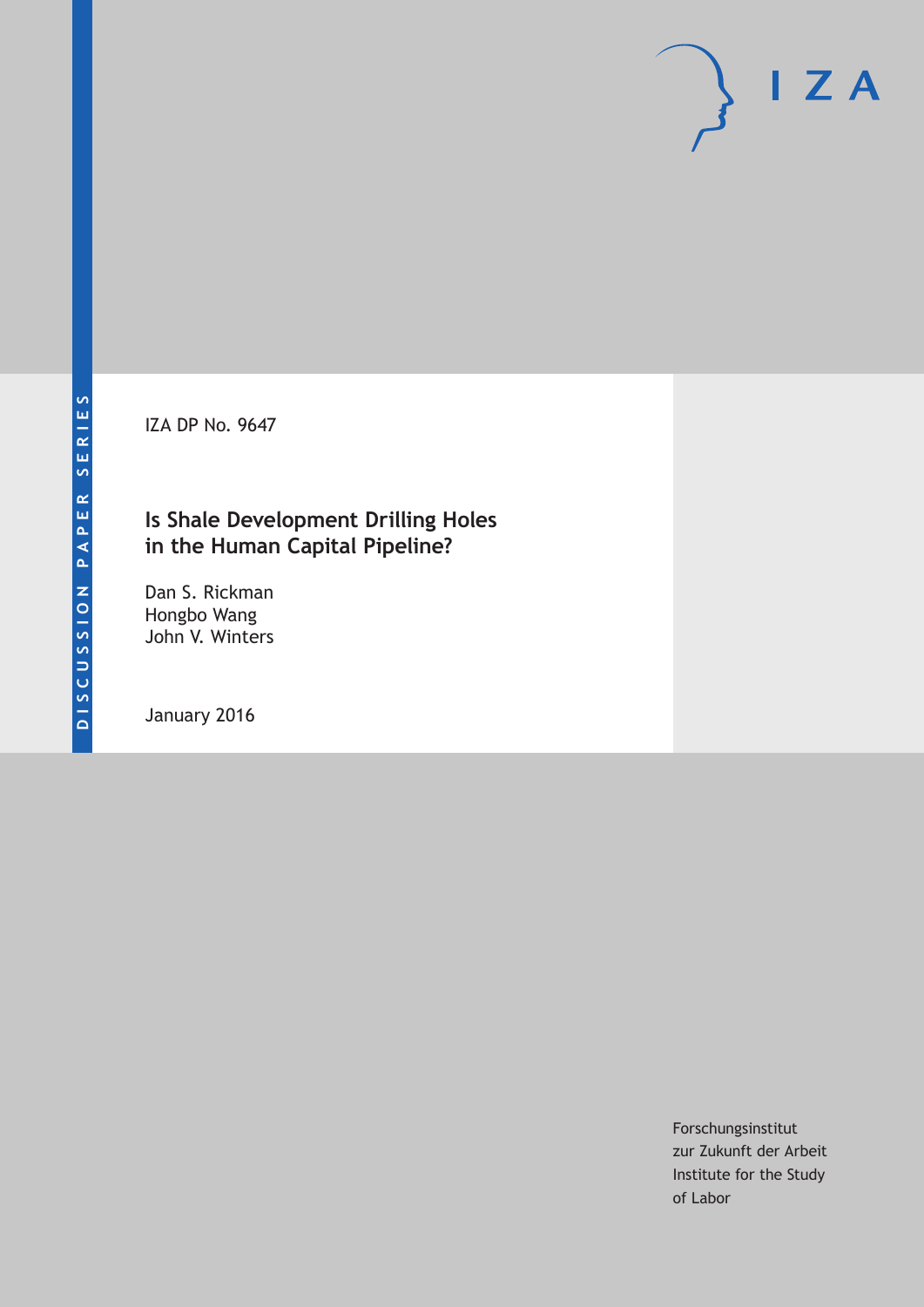# **Is Shale Development Drilling Holes in the Human Capital Pipeline?**

### **Dan S. Rickman**

*Oklahoma State University* 

### **Hongbo Wang**

*Oklahoma State University* 

### **John V. Winters**

*Oklahoma State University and IZA*

Discussion Paper No. 9647 January 2016

IZA

P.O. Box 7240 53072 Bonn Germany

Phone: +49-228-3894-0 Fax: +49-228-3894-180 E-mail: iza@iza.org

Any opinions expressed here are those of the author(s) and not those of IZA. Research published in this series may include views on policy, but the institute itself takes no institutional policy positions. The IZA research network is committed to the IZA Guiding Principles of Research Integrity.

The Institute for the Study of Labor (IZA) in Bonn is a local and virtual international research center and a place of communication between science, politics and business. IZA is an independent nonprofit organization supported by Deutsche Post Foundation. The center is associated with the University of Bonn and offers a stimulating research environment through its international network, workshops and conferences, data service, project support, research visits and doctoral program. IZA engages in (i) original and internationally competitive research in all fields of labor economics, (ii) development of policy concepts, and (iii) dissemination of research results and concepts to the interested public.

IZA Discussion Papers often represent preliminary work and are circulated to encourage discussion. Citation of such a paper should account for its provisional character. A revised version may be available directly from the author.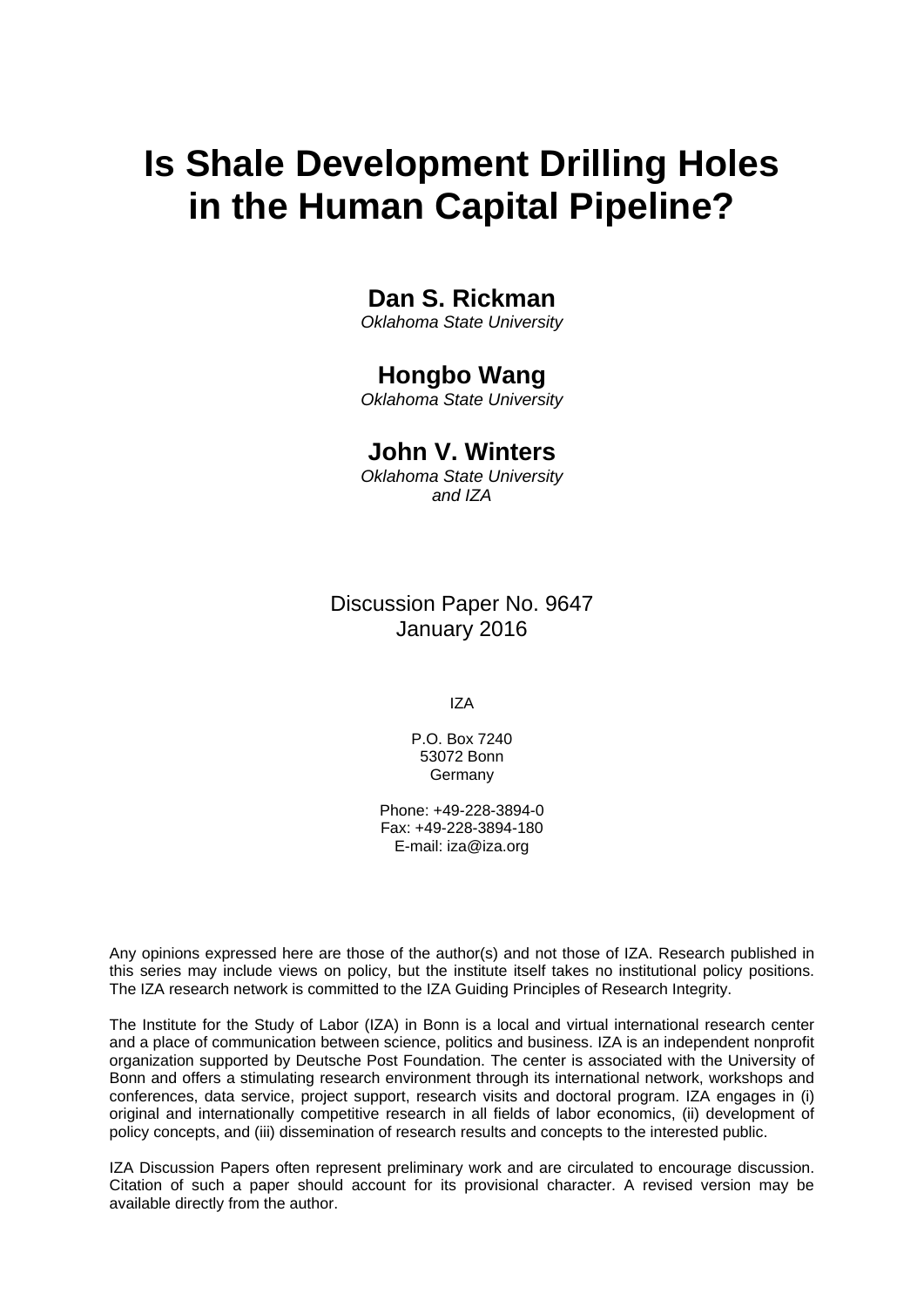IZA Discussion Paper No. 9647 January 2016

# **ABSTRACT**

# **Is Shale Development Drilling Holes in the Human Capital Pipeline?**

Using the Synthetic Control Method (SCM) and a novel method for measuring changes in educational attainment we examine the link between educational attainment and shale oil and gas extraction for the states of Montana, North Dakota, and West Virginia. The three states examined are economically-small, relatively more rural, and have high levels of shale oil and gas reserves. They also are varied in that West Virginia is intensive in shale gas extraction, while the other two are intensive in shale oil extraction. We find significant reductions in high school and college attainment among all three states' initial residents because of the shale booms.

JEL Classification: Q4, R1, R2

Keywords: shale development, synthetic control method, educational attainment

Corresponding author:

John V. Winters Oklahoma State University 331 Business Building Stillwater, OK 74078-4011 USA E-mail: jvwinte@okstate.edu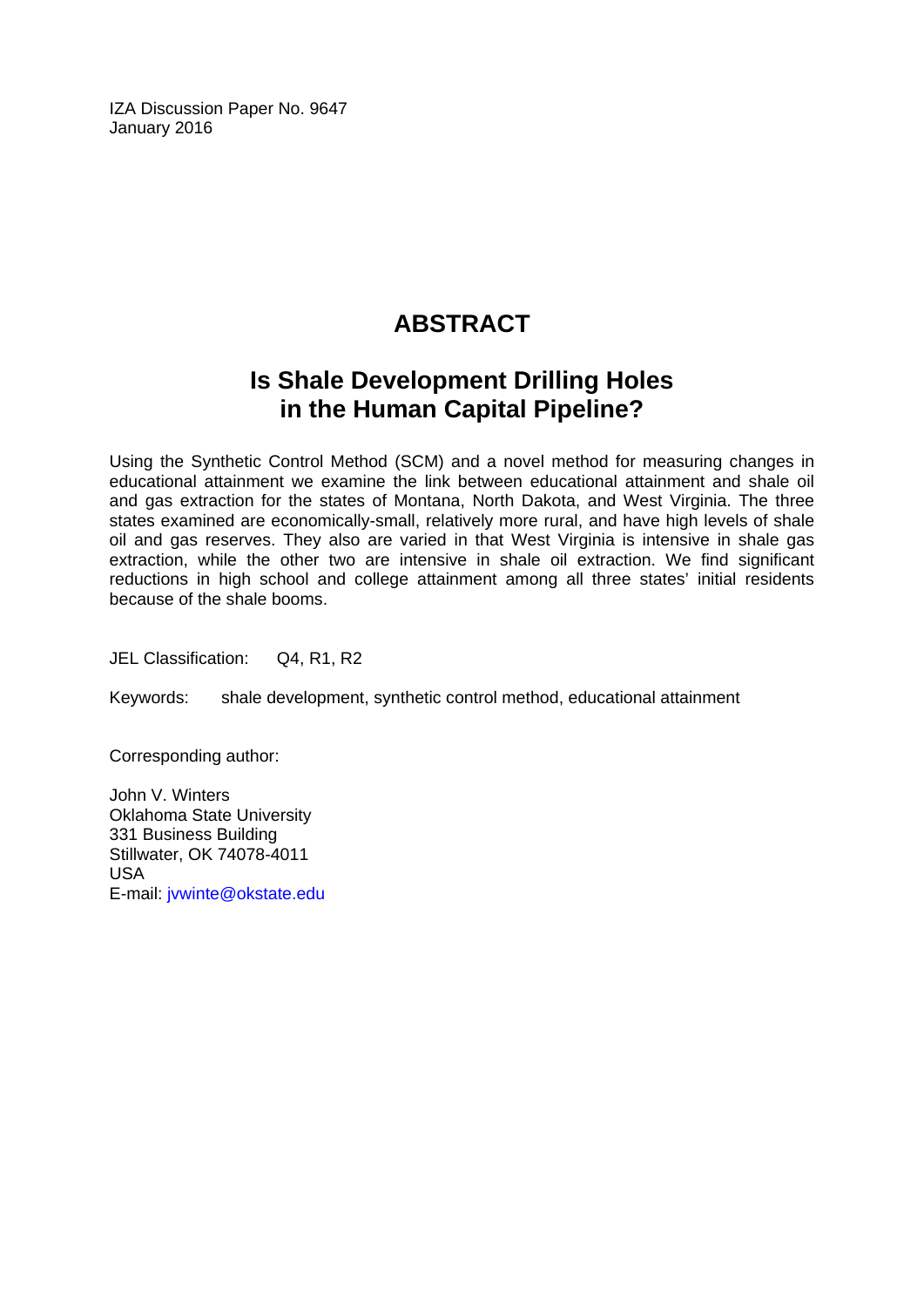#### **1. Introduction**

The intensive development of U.S. shale oil and gas resources through hydraulic fracturing (fracking) that began in earnest after 2005 dramatically increased employment and income in many state and local economies (Weber, 2012; Brown, 2014; Weinstein, 2014; Munasib and Rickman, 2015). Development of shale oil and gas resources in the lower 48 states largely drove the 35 percent increase in dry natural gas and the nearly 44 percent increase in oil production from 2005-2013 in the nation (U.S. Energy Information Administration, 2015). Despite concerns with the extraction of resources on U.S. educational attainment in the 'resource curse' literature (Black et al., 2005; Papyrakis and Gerlagh, 2007; Michaels, 2011; Walker, 2013; Haggerty et al., 2014; Morissette et al., 2015), little attention has been given to the effects of shale oil and gas development on educational attainment.

With projections of significant long-run increases in shale oil and gas production in the U.S. (U.S. Energy Information Administration, 2015), adverse effects on human capital formation in areas rich with shale oil and gas could harm their long-run economic growth and development. Economic opportunities provided by the shale boom to younger, lesser educated workers, may cause them to drop out of high school or forego attending college; increased availability of higher paying shale oil and gas jobs increases the opportunity costs of education. Yet, the booms and busts inherent in the energy industry may cause the decision to forego education to be costly to the individual and overall economy in the long run.

In the only published study on the effects of fracking on educational attainment in the U.S., Weber (2014) examines 362 nonmetropolitan counties of Arkansas, Louisiana, Oklahoma, and Texas. Census 2000 provided the beginning-period estimates of educational attainment, while the average over 2007-2011 from the American Community Survey provided the endingperiod educational attainment estimates. Weber estimated that increased shale gas production in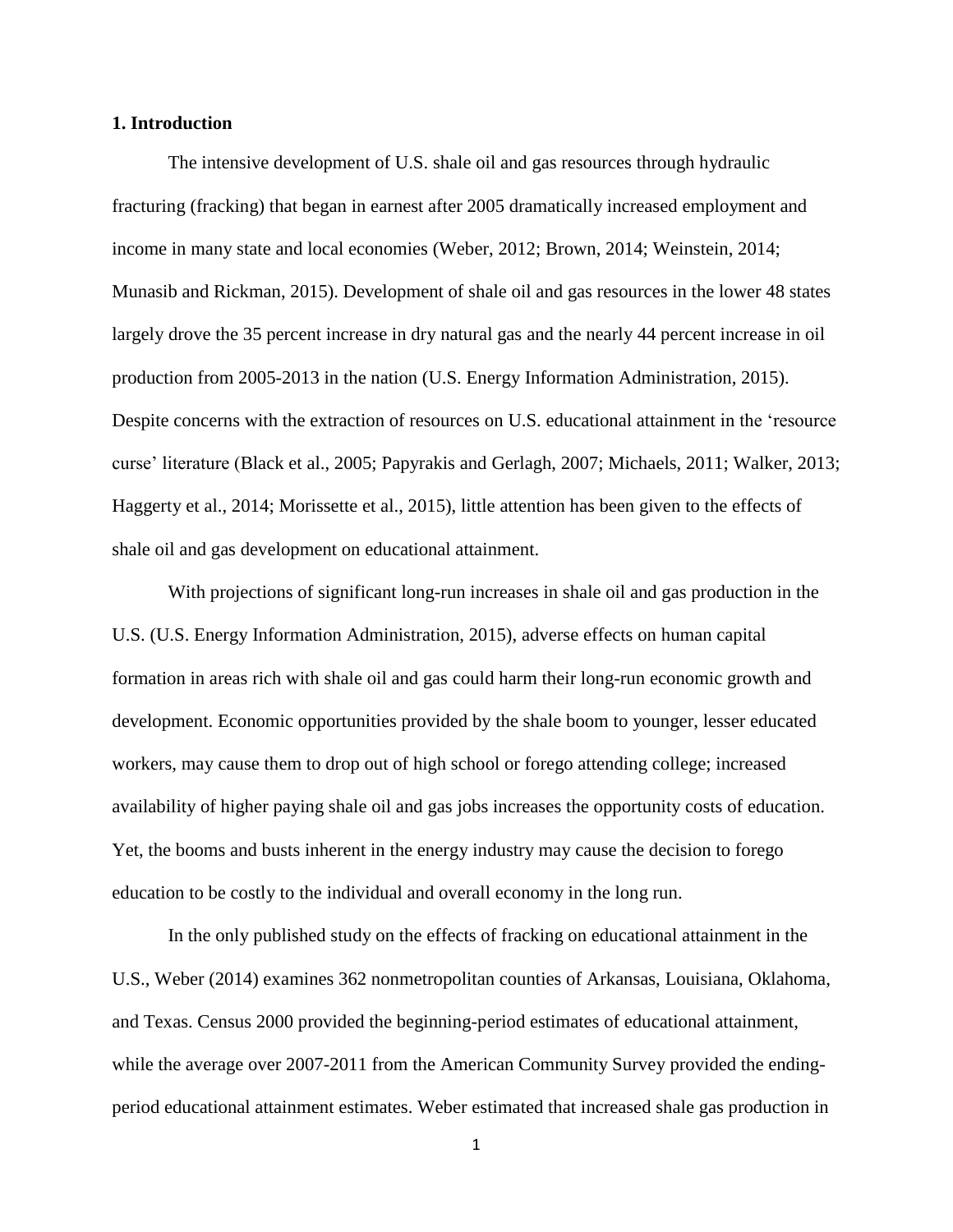these counties reduced the number of high school dropouts in the counties, increased the number of high school graduates by more than their population proportions, and increased the number of people with some college or graduated college in line with their corresponding population proportions. Weber did not find any spillover effects across counties. The study did not address the effects of shale oil production.

In a working paper, Cascio and Narayan (2015) examine the effects of fracking on high school dropout rates on local labor markets across the lower 48 states of the U.S. Local labor markets are defined as commuting zones, while data for the period of analysis come from the 2000 Census and the 2005-2013 American Community Surveys. They focus on high school dropout rates for 15- to 18-year olds to remove the potential effects of migration of educational cohorts on educational attainment in the local area. High school dropouts of male teens is found to increase in areas with higher per capita shale oil and gas reserves relative to areas with lower reserves in the same state; the high school dropout rates of females were not found to have been affected, consistent with the belief that shale oil and gas extraction primarily affected the demand for low-educated males. They did not examine college enrollment and the focus on high school dropouts precludes estimating longer term effects on educational attainment.

In this study we employ novel methods of measuring educational attainment and constructing counterfactuals to further examine the link between fracking and high school and college attainment of the affected area. First, we use educational attainment of the native born population. This removes the effect of in-migration on area educational attainment (Michaels, 2011; Weber, 2014). Focusing on educational attainment accounts for the possibility that shortterm enrollment may be affected but not longer term accumulation of human capital (Emery et al., 2012). Fracking booms may increase high school dropouts in the short-run but the dropouts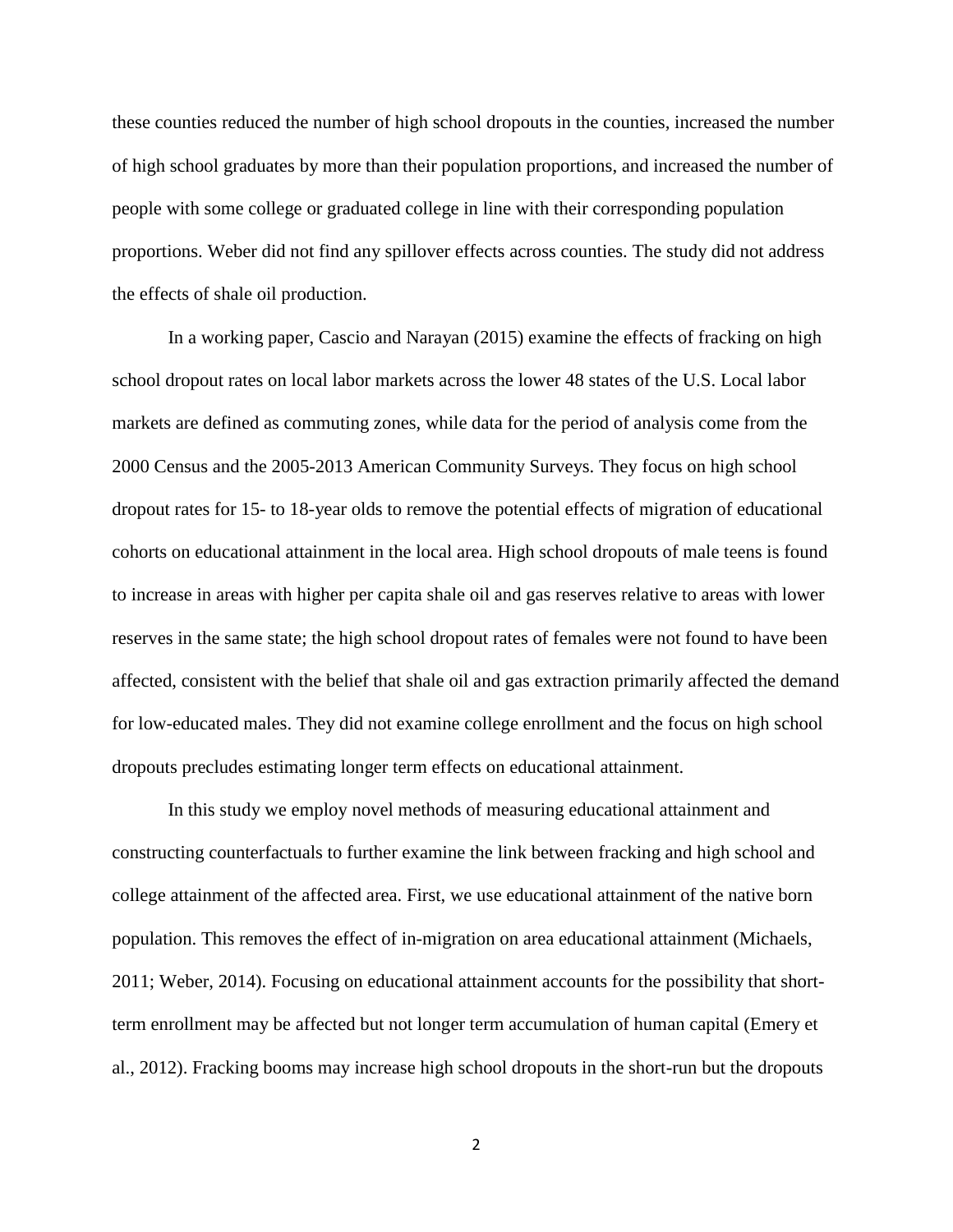may later obain GEDs, while college enrollment may simply be delayed. Second, we use the Synthetic Control Method (SCM) (Abadie and Gardeazabal, 2003; Abadie et al., 2010) to establish the counterfactual. The counterfactual is constructed as a weighted-average of comparison areas based on demonstrated likeness. The advantage is that no single match with all the comparable characteristics to the shale oil and gas area is required and it controls for both pre- and post-treatment trends unrelated to shale and oil gas development. We conduct placebo tests for statistical inference about the estimated effects of fracking on high school and college attainment.

The next section presents the empirical approach, including discussion of the SCM and the selection of the states of Montana, North Dakota and West Virginia for analysis-three states with significant shale reserves–for the analysis. Section 3 presents the SCM results. We find that fracking booms reduced both high school and college attainment in Montana, North Dakota and West Virginia. The reduction in educational attainment ranged from approximately 3 to 6 percentage points. Only in one case (West Virginia), was the estimated treatment not larger than those estimated in placebo analysis, in which only one placebo estimate exceeded the estimated treatment effect. The results are shown to be robust to alternative synthetic control specifications. Section 4 summarizes the study and discusses the key distinguishing findings.

#### **2. Empirical Approach**

We examine the states of Montana, North Dakota and West Virginia. Among the states listed by Cascio and Narayan (2015) as possessing clusters of high oil and gas reserves based on btu contents, these three are small and had the largest nonmetropolitan shares of total employment in the states in 2005, which makes it more likely that the effects of the shale boom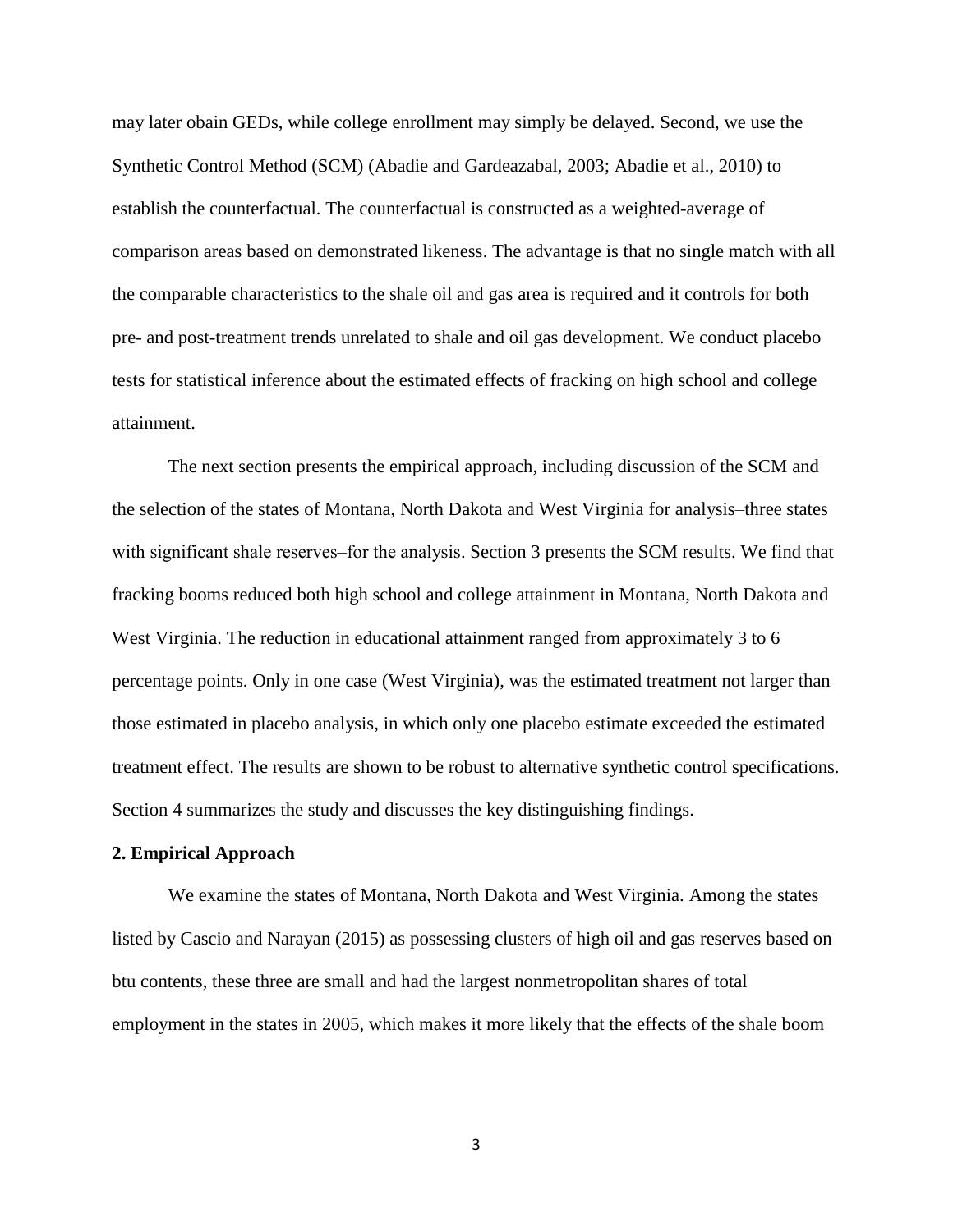can be detected (Weinstein and Partridge, 2011; Munasib and Rickman, 2015). <sup>1</sup> Montana and North Dakota lie above the Bakken shale oil play, while West Virginia lies above the Marcellus shale natural gas play. Munasib and Rickman (2015) found larger employment multiplier effects from the fracking boom in North Dakota nonmetropolitan counties extracting shale oil than in the nonmetropolitan counties of Arkansas and Pennsylvania that were involved in shale gas extraction.

#### *2.1 Implementation of the Synthetic Control Method*

We use the synthetic control method (SCM) to estimate a counterfactual for each of the states.<sup>2</sup> Rather than necessarily matching to a particular state, in the SCM the counterfactual for each state is a weighted average of the other states based on economic characteristics of the states; in weighting the comparison states, the SCM creates a synthetic control group. The weights are obtained in fitting the pre-treatment trends in educational attainment in the boom state with the synthetic of other non-boom states based on the pre-intervention state characteristics. The difference between the counterfactual and the actual outcomes in the posttreatment period relative to the difference prior to the treatment period is the effect of the fracking boom in the state. We exclude other energy states, including the other fracking boom states, from consideration in the construction of the synthetic control group for each state.

An advantage of the SCM over the difference-in-differences approach is that in SCM the effects of observables are not assumed to be time–invariant. With a sufficiently long preintervention period, the matching on pre-intervention characteristics and outcomes in SCM

 $\overline{a}$ 

<sup>1</sup> The nonmetropolitan employment shares for Montana, North Dakota and West Virginia are 0.65, 0.52 and 0.39, respectively. The other states listed by Cascio and Narayan (2015) as possessing clusters of high oil and gas reserves, with the shares presented in parentheses are Louisiana (0.17), Oklahoma (0.36), Pennsylvania (0.12) and Texas (0.13). Source of total state employment, including by metropolitan and nonmetropolitan shares: U.S. Bureau of Economic Analysis, State and Local Personal Income [\(www.bea.gov,](http://www.bea.gov/) accessed September 20, 2015). <sup>2</sup> We use the program package Synth in STATA to perform the SCM analysis

<sup>(</sup>http://web.stanford.edu/~jhain/synthpage.html).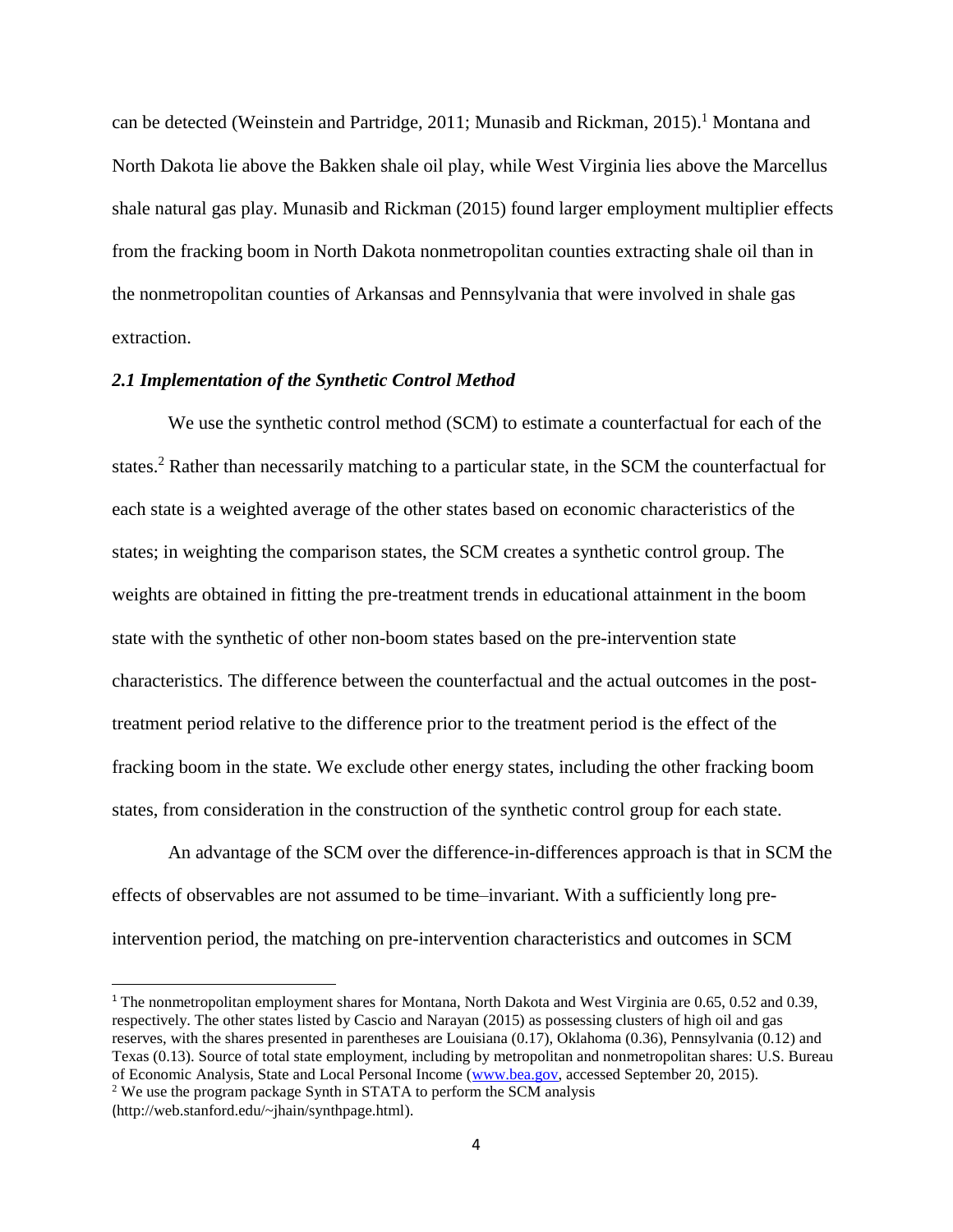implicitly matches on unobservables over time (Abadie et al., 2010). Because technical presentations of the SCM can be found elsewhere (Abadie and Gardeazabal, 2003; Abadie et al., 2010; Munasib and Rickman, 2015) we only discuss its implementation in our study.

We select the treatment year based on changes in U.S. Bureau of Economic Analysis oil and gas employment in the state. For North Dakota and West Virginia the treatment year is 2006, where for Montana is 2007, though as discussed below changing these by one year does not affect the results. Cascio and Narayan (2015) use a common treatment year of 2006 for all labor markets examined because that is when national production from unconventional (horizontal and directional) wells began to increase dramatically; they confirmed with event analysis that significant fracking did not begin before 2006. Munasib and Rickman (2015) report that changing the treatment one year in either direction did not much change their SCM results because the intensity of fracking increased over the treatment period, producing larger effects later in the period.

Placebo analysis is performed for each state in statistical inference about the educational attainment estimates. For each fracking boom state, each state in the donor pool is assumed to be exposed to the fracking boom treatment, where the remaining states, including the fracking boom state, form the donor pool. With the absence of fracking booms in the donor states, all else equal, a reduction in educational attainment in the placebo state relative to its synthetic control is not expected. The ranking of the fracking boom treatment effect relative to the donor states serves the purpose of statistical inference. Abadie et al. (2010) consider the treatment effect to be significant if it is ranked first relative to the estimated placebo effects for the donor states.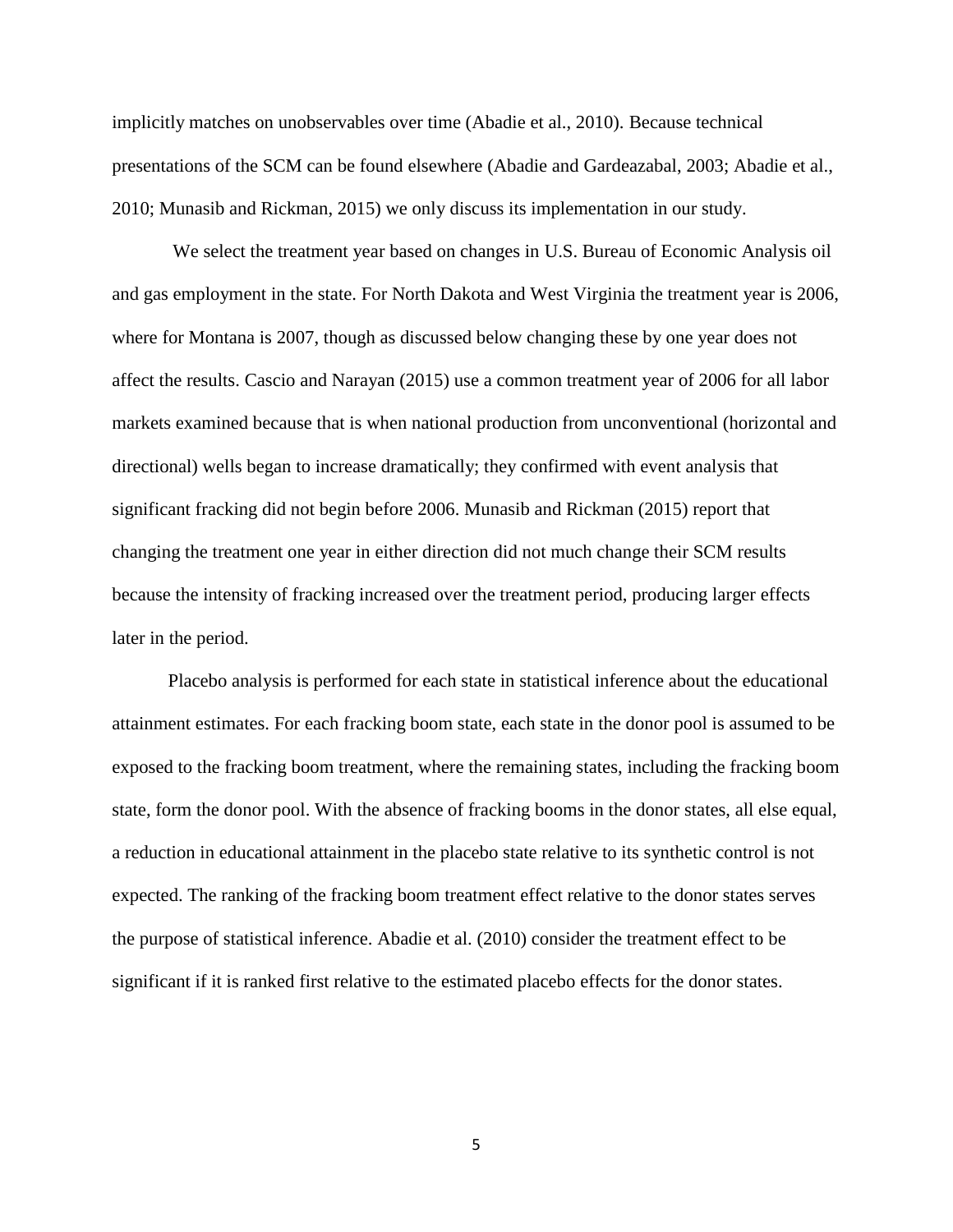#### *2.2 Outcome Variables*

The educational attainment data are for persons ages 18-24 from the pooled 2006-2013 one-percent American Community Surveys (ACS) obtained from IPUMS (Ruggles et al., 2015). We examine effects on high school attainment and college attainment. High school attainment is defined as having either a high school or GED diploma, and our measure of high school completion includes those who have attended at least some college. College attainment is defined as having attended college, though not necessarily graduating. We examine educational attainment effects for both males and females in the age cohort to increase sample size and because of potential general equilibrium effects on other sectors in the economy (Munasib and Rickman, 2015).

We associate educational attainment of an individual to the state in which they were born and the year they turn age 18, which is computed as the survey year minus age at the time of the survey plus 18. Thus, an individual is assumed treated by the fracking boom if he/she turned age 18 during the treatment year or later. Persons turning 18 before the treatment year are considered to never have been treated. Thus, we are able to estimate educational attainment from year 2000 to year 2013 for each state. We do not use data from the 2000-2005 ACS because these exclude persons living in group quarters, which include college dormitories. Excluding college students living in dorms substantially alters the composition of the sample and makes the 2000-2005 ACS unusable for our analysis.

Cohorts can differ in the number of times they are observed in the analytical sample. Some cohorts are observed only once, while others are observed up to seven times, i.e., once at each age between 18 and 24. For example, persons age 18 in year 2000 are observed in our analytic sample until age 24 in 2006; in 2007-2013 they are ages 25 and older and have aged out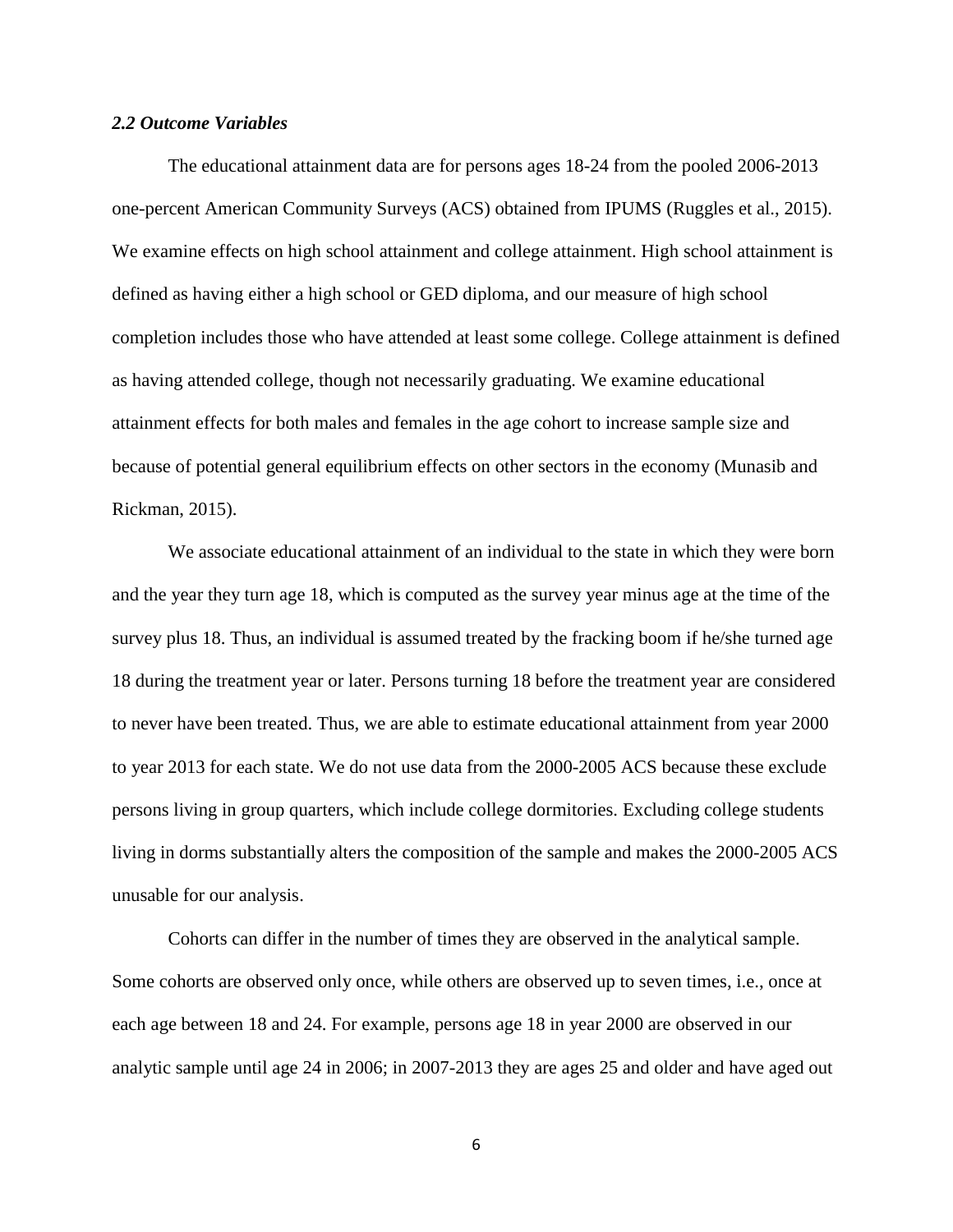of our analytical sample. Similarly, persons of age 18 in 2013 are only observed once because they were too young for sample inclusion before the 2013 ACS. The number of times cohorts are observed increases around the initial treatment years, which is shown in the Appendix Table. We also only include those born in the state, which by construction omits in-migration effects on educational attainment outcomes.<sup>3</sup>

The educational attainment variables used in the SCM analysis are calculated as regression-adjusted mean education levels by state of birth and year age 18. Specifically, we estimate linear probability models separately in regressing the two individual-level education outcomes on a set of dummy variables for age, sex, and race/ethnicity.<sup>4</sup> We then compute mean residuals by state of birth and year age 18. Using mean regression residuals instead of variable means controls for changes in educational attainment related to demographic shifts. This is especially helpful in our case because cohorts are observed multiple times and at different ages. The mean residuals can be interpreted as differences across cohorts and states in educational attainment levels. The high school attainment mean residual reflects differences in high school completion rates, and the college attainment mean residual reflects differences in rates attending at least some college. The earliest treated cohorts are still relatively young in 2013, so we are unable to effectively examine very long-term degree completion until more data become available.

 $\overline{\phantom{a}}$ 

<sup>&</sup>lt;sup>3</sup> To some extent this will create measurement error in the treatment because many people will leave their native state before high school age. Thus, treatment effect estimates will be attenuated toward zero, and therefore understate the true magnitudes of the effects. In the 2006-2013 ACS, 75.7 percent of persons age 18 reside in their native state.

<sup>4</sup> These results are available from the authors by request. The raw means in our sample for the individual-level high school and college attainment variables are 0.852 and 0.542, respectively, meaning that more than 85 percent have at least a high school diploma (or GED) and more than 54 percent have attended at least some college.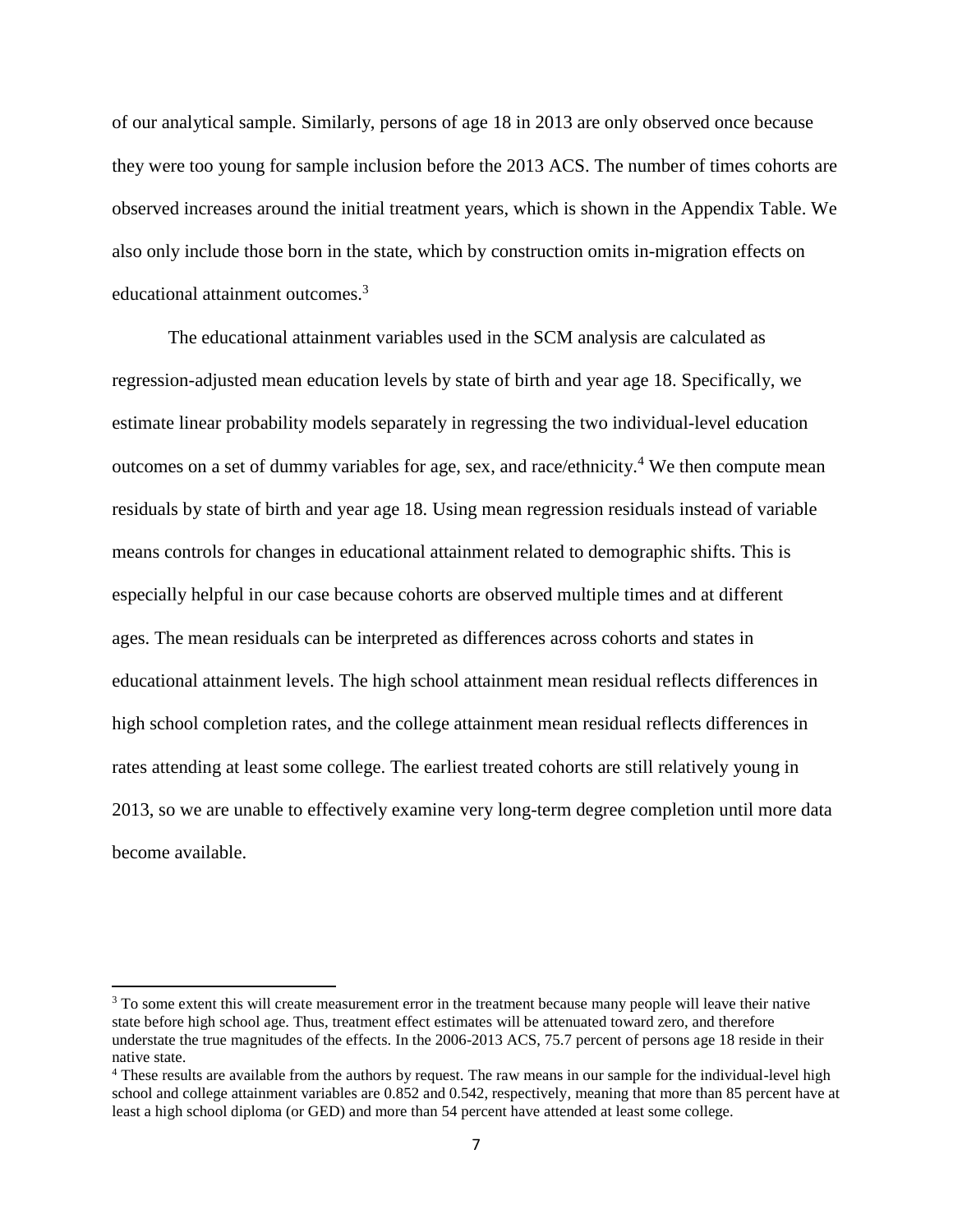#### *2.3 Predictor Variables*

 $\overline{\phantom{a}}$ 

A variety of demographic and economic variables are used as predictor variables in the construction of the synthetic controls. From the Economic Research Service (ERS) of the U.S. Department of Agriculture (USDA, 2015) we include variables reflecting industry composition of the counties. We account for whether the state was heavily dependent on farming, manufacturing, or mining. Because industry dependence is based on the shares of earnings during the period of 1998 to 2000, it is pre-determined to the treatment period. County-level estimates provided by ERS are aggregated to the state level using beginning-period county employment shares. The effects of industry composition also are captured by an industry mix employment growth measure over the period 2000 to 2007. The industry mix measure is from the well-known shift-share model in regional science and represents the growth expected over the period in the state based on its initial composition of fast- and slow-growing industries nationally (Loveridge and Selting, 1998). The measure was calculated at the county level using four-digit NAICs data by Dorfman et al.  $(2011)$  and aggregated to the state level.<sup>5</sup> The industry mix measure can be used to capture exogenous employment shifts because beginning-period area employment shares and national industry growth rates are used in the calculation (Bartik, 1991).

Other ERS variables include (USDA, 2015): the natural amenity attractiveness of the state (McGranahan, 1999), obtained as a population-weighted aggregate of county natural amenity scale values; the composition of counties that are a retirement destination, designated as such if the number of residents over 60 years of age increased by more than 15 percent between 1990 and 2000; the state composition of nonmetropolitan counties that were recreation dependent based on several indicators measured by year 2000; the state composition of industries

<sup>5</sup> We are grateful to the authors of Dorfman et al. (2011) for use of these county data to construct the state aggregates.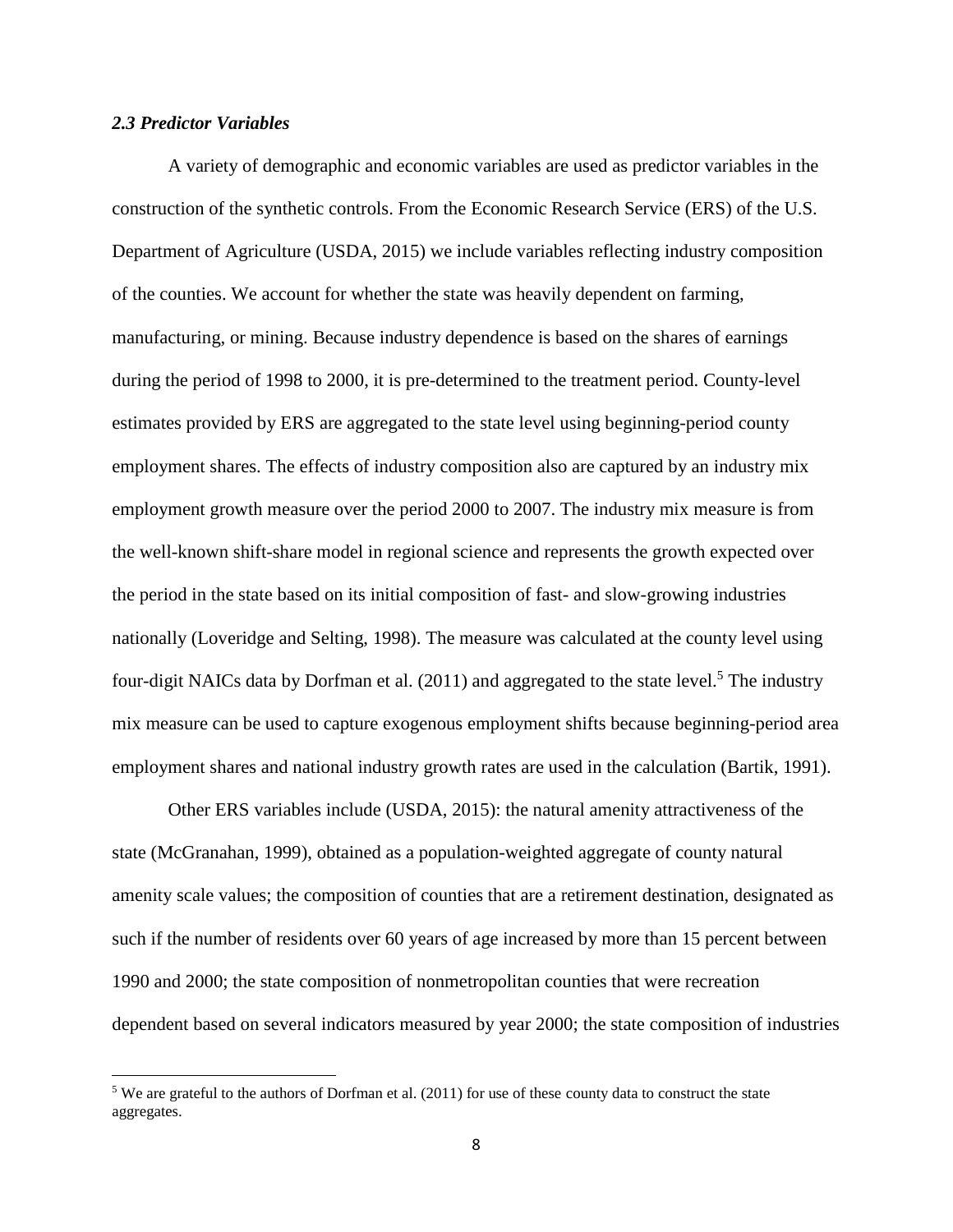that lost population during 1980-1990 and 1990 and 2000; and the state composition of counties that had a poverty rate of 20 percent or higher in each of the 1970, 1980, 1990 and 2000 censuses. We also include measures of urbanization: the state composition of rural-urban continuum code values from ERS, which are based on population and size of the metropolitan area/contiguity to a metropolitan area (USDA, 2015); state population density in year 2000 to capture agglomeration economies; and per capita income in year 2000 to capture convergence effects and agglomeration economies.

We also include variables reflecting the educational attainment shares of the adult population 25 years and older from the 2000 Census of Housing and Population: at least a bachelor's degree, only an associates college degree, and only a high school degree. To account for public policy differences, we also include Fraser Institute's Economic Freedom Index for the beginning of the decade (Goetz et al., 2011), which reflect regulatory, property rights and tax policy that influence the business climate. Finally, following Abadie et al. (2010), the first, mid, and last years of the pre-treatment period are included as predictor variables.

#### **3. Results**

Figures 1-3 and Tables 1-3 display the results of estimating the effects of the shale oil and gas boom on high school and college attainment for Montana, North Dakota and West Virginia. The figures show pre- and post-treatment educational attainment mean residuals by year for both the treated state and the synthetic control. Each table displays the weights that states received in the construction of the synthetic control unit. Also displayed is the estimated treatment effect, the difference-in-differences (DID). DID is calculated as the difference in the mean differences, between educational attainment in the shale oil and gas boom state and that of the synthetic control, in the pre-treatment period (DP) from that in the post-treatment period (DT). The DID ranking for the state compared to those in the placebo analysis is displayed in the line below the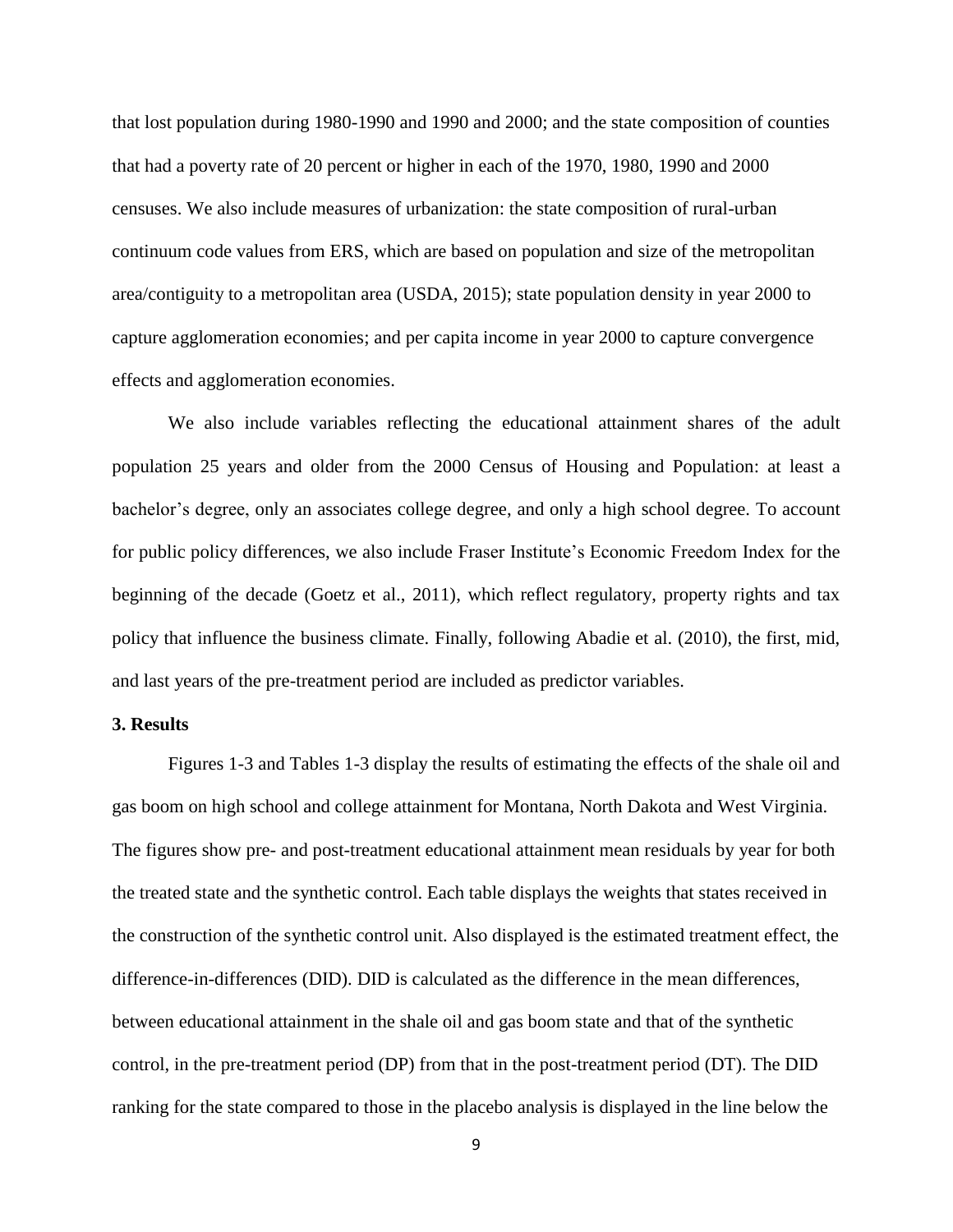DID; the state with the most negative treatment effect on educational attainment receives a rank of 1, while the state with the least negative/most positive treatment effect receives the lowest rank of 39.

#### *3.1 Educational Attainment in Montana*

Figure 1 displays the pre- and post-treatment patterns in high school attainment (top graph) and college attainment (bottom graph) for Montana and its synthetic control units. Both graphs show fairly narrow differences between Montana and its synthetic control prior to the treatment year of 2007, widening afterwards, particularly by 2013. Educational attainment generally drops in Montana, while it rises in the synthetic control units, particularly for high school attainment.

Panel A of Table 1 shows that for high school attainment, three states, with fairly equal weights, comprise the synthetic control unit: Nebraska, South Carolina and South Dakota. For college attainment the contributors to the synthetic control, in order of importance are Idaho, South Dakota and Arkansas. Panel B shows that there was a nearly six percentage point reduction in high school attainment in Montana relative to its synthetic control, with a comparable figure for college attainment of approximately four percentage points. <sup>6</sup> The magnitudes are relatively large and suggest economically meaningful effects. The DID was more negative for Montana than for any of the placebo states for both high school and college attainment, indicating statistical significance.

#### *3.2 Educational Attainment in North Dakota*

 $\overline{\phantom{a}}$ 

Figure 2 displays the pre- and post-treatment patterns in high school attainment (top graph) and college attainment (bottom graph) for North Dakota and its synthetic control units.

<sup>6</sup> Our DID estimates are computed as averages over the entire post-treatment time period. However, the strength of the treatment from the energy booms grows over time and the estimated treatment effects also generally increase over time.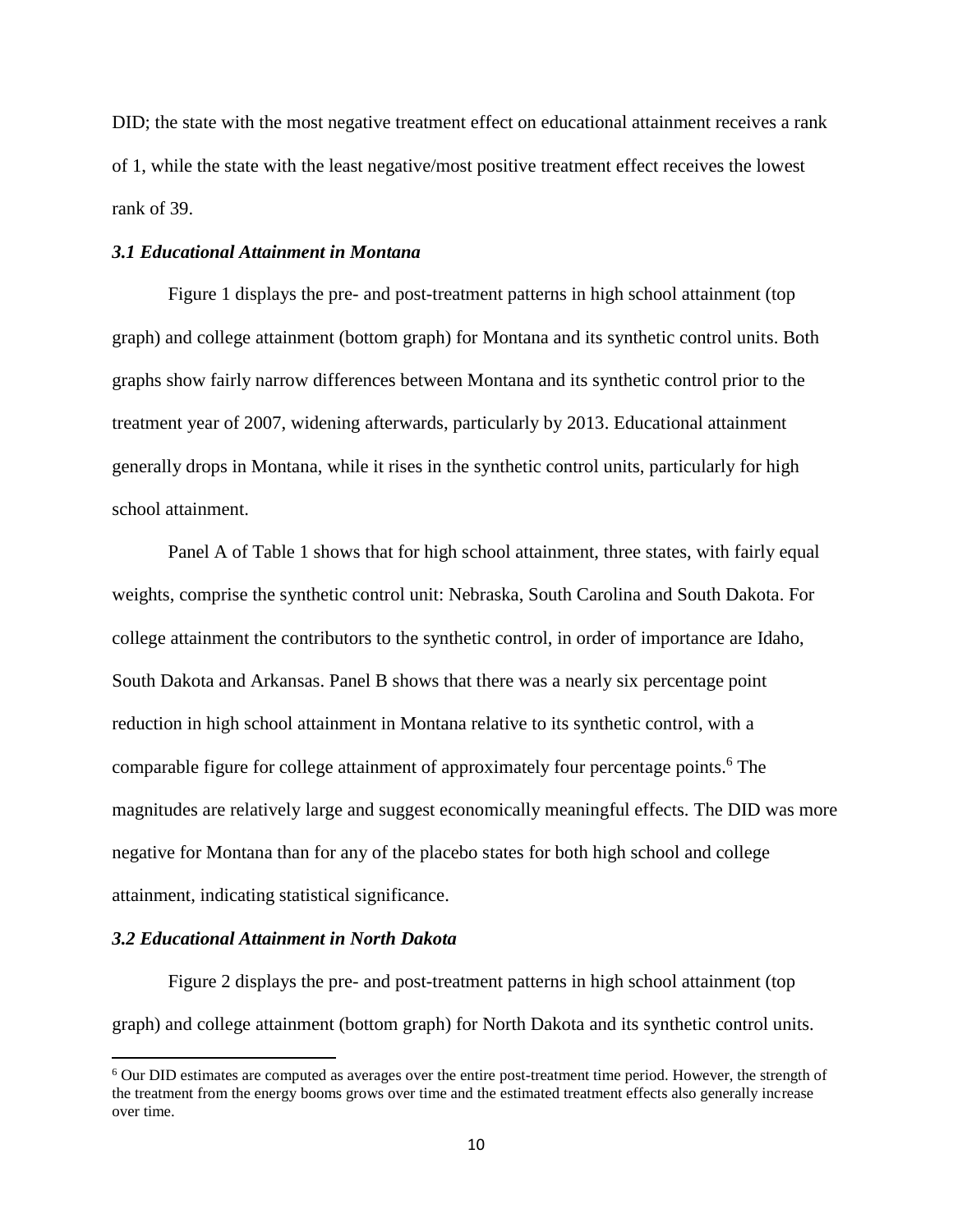Educational attainment in North Dakota closely follows that in the synthetic control units prior to the treatment year of 2006. Subsequent to the treatment year, educational attainment drops in North Dakota and rises in the synthetic control units. College attainment initially drops the quickest in North Dakota, where high school attainment drops most precipitously at the end of the treatment period.

From Panel A of Table 2, we see the largest weight in the synthetic control unit for high school attainment is given to New Jersey, with Nebraska the only other state receiving significant weight. Although the choice of New Jersey may appear surprising, New Jersey and North Dakota have similar values for the educational attainment predictor variables (measured in year 2000) and for the outcome variables during the pre-treatment period. For college attainment, Nebraska receives almost the entire weight.<sup>7</sup> Nebraska received the second largest weight in the synthetic control for non-metropolitan North Dakota in the study of shale oil and gas employment impacts of Munasib and Rickman (2015), where only three states received significant weight (the other two states were South Dakota and Iowa). Panel B shows approximately a 5.6 percentage point relative reduction in high school attainment in North Dakota, with a corresponding estimate for college attainment of 5.3 percentage points. Placebo analysis reveals that the reductions in educational attainment in North Dakota were larger than in any of the donor pool states, indicating statistical significance.

#### *3.3 Educational Attainment in West Virginia*

 $\overline{a}$ 

Figure 3 displays the pre- and post-treatment patterns in high school attainment (top graph) and college attainment (bottom graph) for West Virginia and its synthetic control units.

<sup>&</sup>lt;sup>7</sup> Using the Nebraska and New York state weights produced by the college attainment SCM for North Dakota in place of the New Jersey and Nebraska weights in constructing the synthetic control produces a slightly larger relative reduction in North Dakota high school attainment. Thus, the high school attainment result is not an artifact of using New Jersey. In fact, difference-in-difference analysis using all states for comparison to North Dakota produces comparable estimated treatment effects for North Dakota (see section 3.5).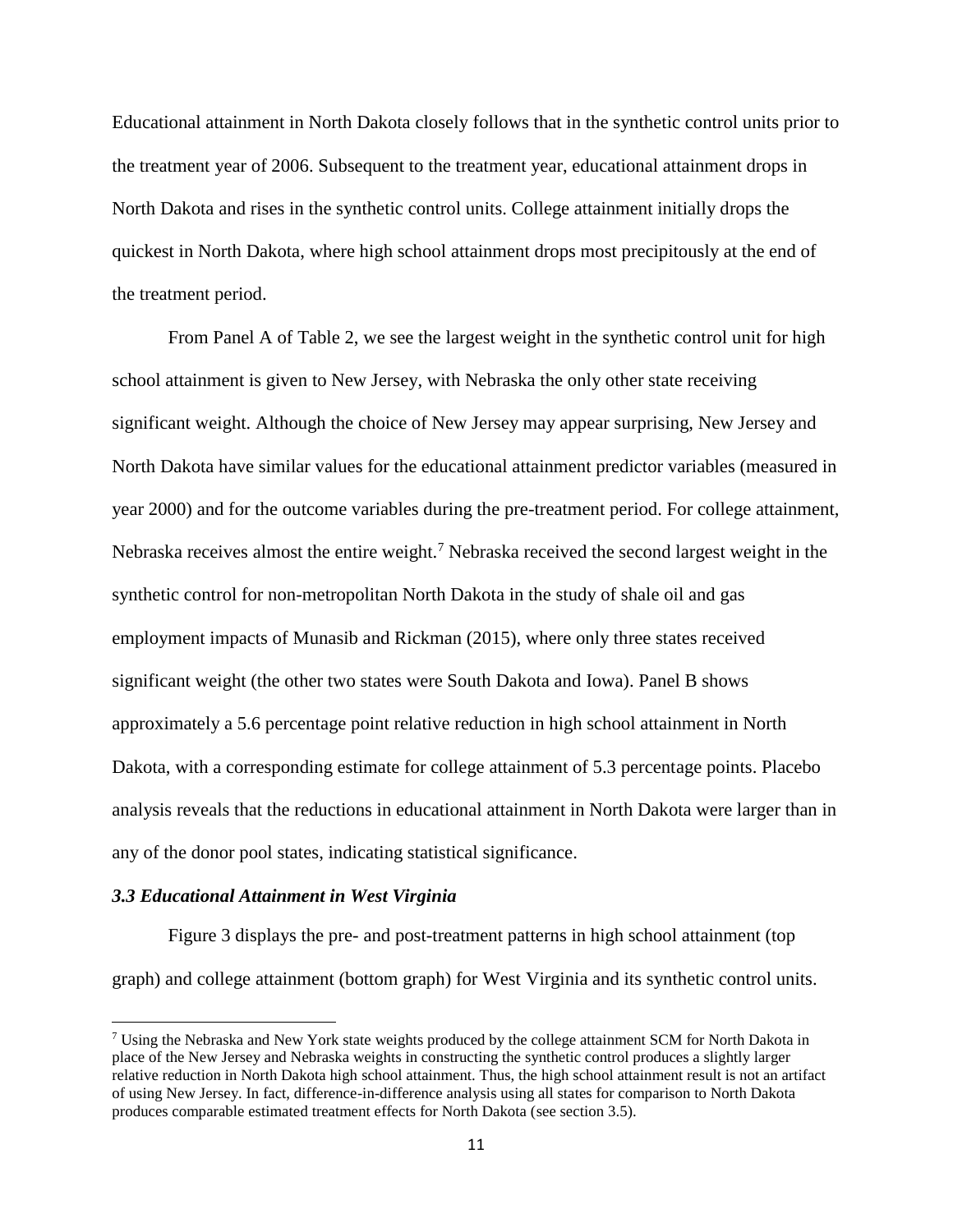Educational attainment in West Virginia fairly closely follows that of its synthetic control units prior to the treatment year, particularly for high school attainment. Both high school and college attainment fall after the treatment year of 2006, but both rebound later in the treatment period. High school attainment of the synthetic control unit initially increases in the post- treatment period but then falls. College attainment of the synthetic control unit mostly continually rises throughout the treatment period. A complicating factor in West Virginia is coal mining, in which employment increased the most prior to the treatment year, slightly increased afterwards, flattened out from 2011-2012 and then declined in 2013. Oil and gas employment, and employment in mining support activities, increased dramatically during the treatment period. The declines in coal mining may in part contribute to the rebound in educational attainment at the end of the treatment period. Also, the sample for 2013 from which educational attainment is calculated is smaller. It only includes those surveyed at age 18 in 2013; whereas, for 2012 the sample includes those surveyed at age 18 in 2012 and those surveyed at age 19 in 2013.

Panel A of Table 3 shows that several states contributed to the synthetic control unit for high school attainment. Kentucky, with over three-fifths of the weight was the largest contributor. Pennsylvania had a weight over one-fifth; whereas South Dakota had a weight over one-tenth. Although Pennsylvania possesses shale gas resources, potentially biasing the treatment effect downwards, previous studies of Pennsylvania failed to find significant shale gas-related employment effects (Weinstein and Partridge, 2011; Munasib and Rickman, 2015). Only Kentucky and Maine contributed to the synthetic control for college attainment. From Panel B it can be seen that there was a 2.6 percentage point relative reduction in high school attainment in West Virginia, in which one placebo state had a larger estimated relative reduction. For college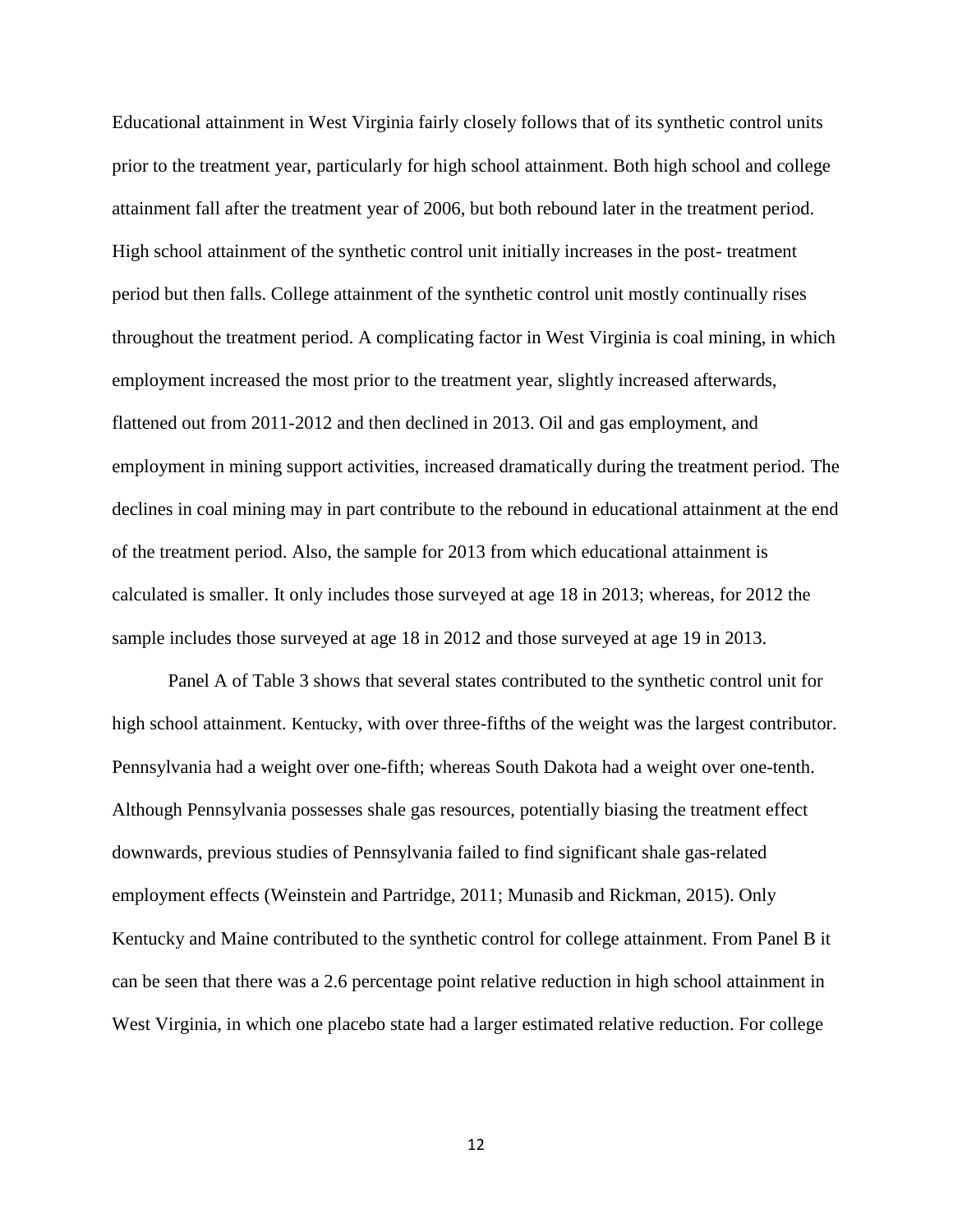attainment, the estimated effect was a 5.5 percentage point reduction, which was higher than that of any state in the donor pool.

#### *3.4 Differential Effects by Gender*

In addition to finding negative effects of the shale oil and gas boom on male high school dropout rates, Cascio and Narayan (2015) find a significantly negative effect for males relative to females. This confirms the authors' expectations because the shale and oil and gas workforce is primarily male. Yet, because of spillover (general equilibrium) effects in other sectors, it could be expected that employment of lower-skilled females also increases, potentially reducing their educational attainment. For example, Munasib and Rickman (2015) report that over two additional jobs are stimulated in non-oil and gas sectors for every additional oil and gas job created in North Dakota during its oil and gas boom. There also can be complex effects on household decisions resulting from increased employment of males.

Therefore, we rerun the synthetic control analysis for every state using the educational attainment outcomes of males relative to females. In results not shown, we fail to find a consistent treatment effect on the gender gap in educational outcomes. Montana and North Dakota had negative relative male high school attainment treatment effects of 2.5 and 1.2 percentage points, respectively, while West Virginia had a positive relative effect of 3.6 percentage points. Thus, we find slight support for the high school findings of Cascio and Narayan (2015) in two of our three cases. There was not any differential effect on college attainment by gender in West Virginia and positive relative effects in the other two states. We caution, however, that the samples for our educational attainment outcomes by gender may be too small to precisely estimate gender differences, particularly for the ends of the treatment periods.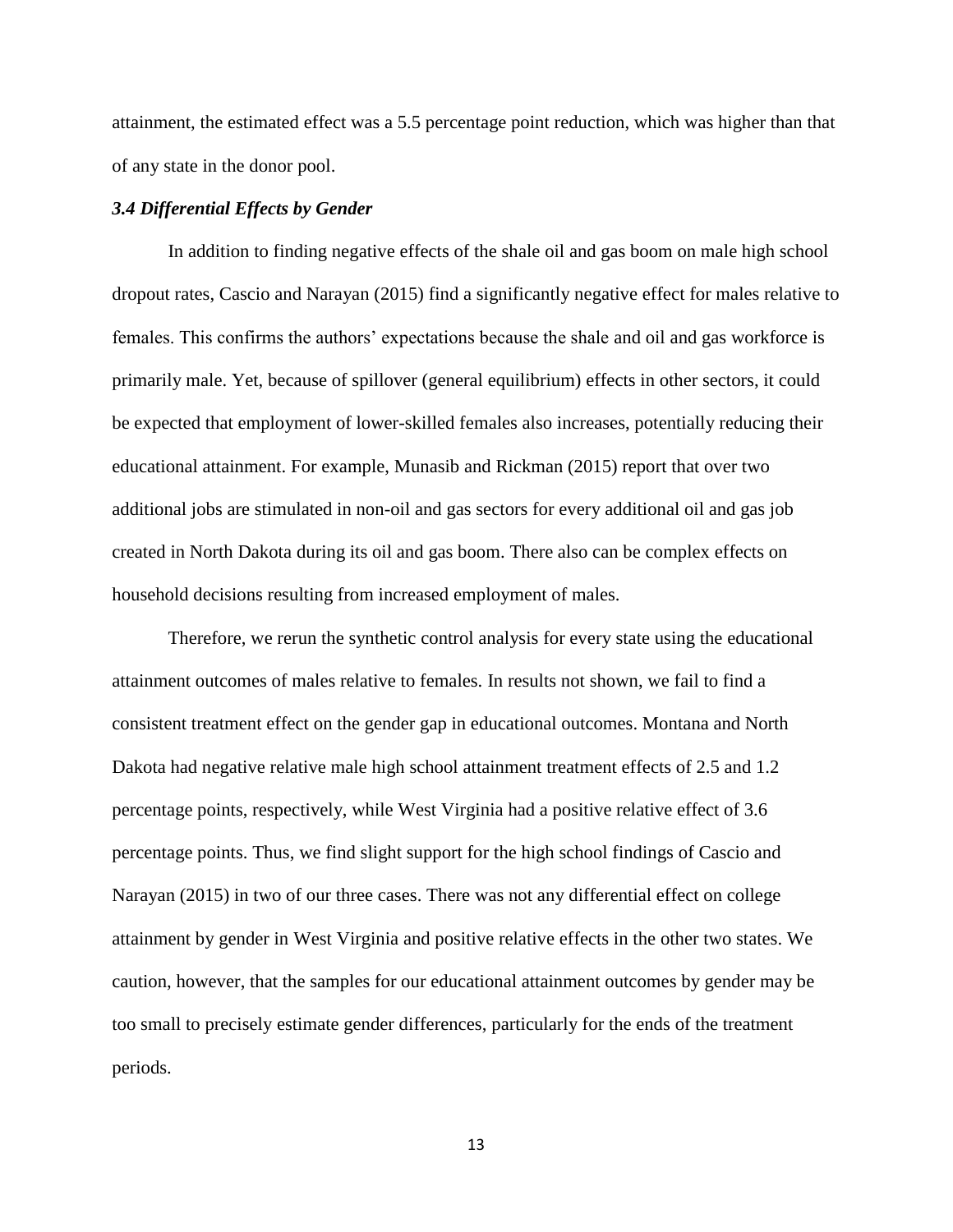#### *3.5 Sensitivity Analysis*

Although Munasib and Rickman (2015) found the synthetic control method to produce robust results for economic changes in shale boom areas, we perform some sensitivity analysis (not shown). First, we experiment with changing the start of the treatment period for each state. Secondly, we use a subset of our predictor variables. Thirdly, we remove contiguous states that were part of the synthetic control for each state from the potential donor pool. Finally, we perform traditional difference-in-differences estimation for each treatment state, using all 38 SCM donor pool states as the comparison group.

Using 2006 as the first treatment year for Montana instead of 2007 causes the estimated DID treatment effects to become 7.2 and 5.3 percentage points for high school and college attainment. Despite the more negative estimated treatment effects, we maintain 2007 as the first treatment year for Montana because the charts from using 2006 have the same patterns as those shown in Figure 1 for 2007, which show a clearer treatment effect beginning in 2007. South Dakota drops out from contributing to the synthetic control for high school attainment, with Nebraska now receiving over twice the weight of the only other contributing state, South Carolina. Idaho drops out of the synthetic control for college attainment, with Utah and Arkansas now contributing to the synthetic control, where Utah has approximately twice the weight of the two other states.

The estimated DID treatment effects for North Dakota also become more negative for high school and college attainment at 6.3 and 6.4 percentage points when 2007 replaces 2006 as the first treatment year. The charts continue to suggest 2006 as the first treatment year though. Both Nebraska and New Jersey remain as the two contributors to the synthetic control for high school attainment with approximately the same weights. But for college attainment New Jersey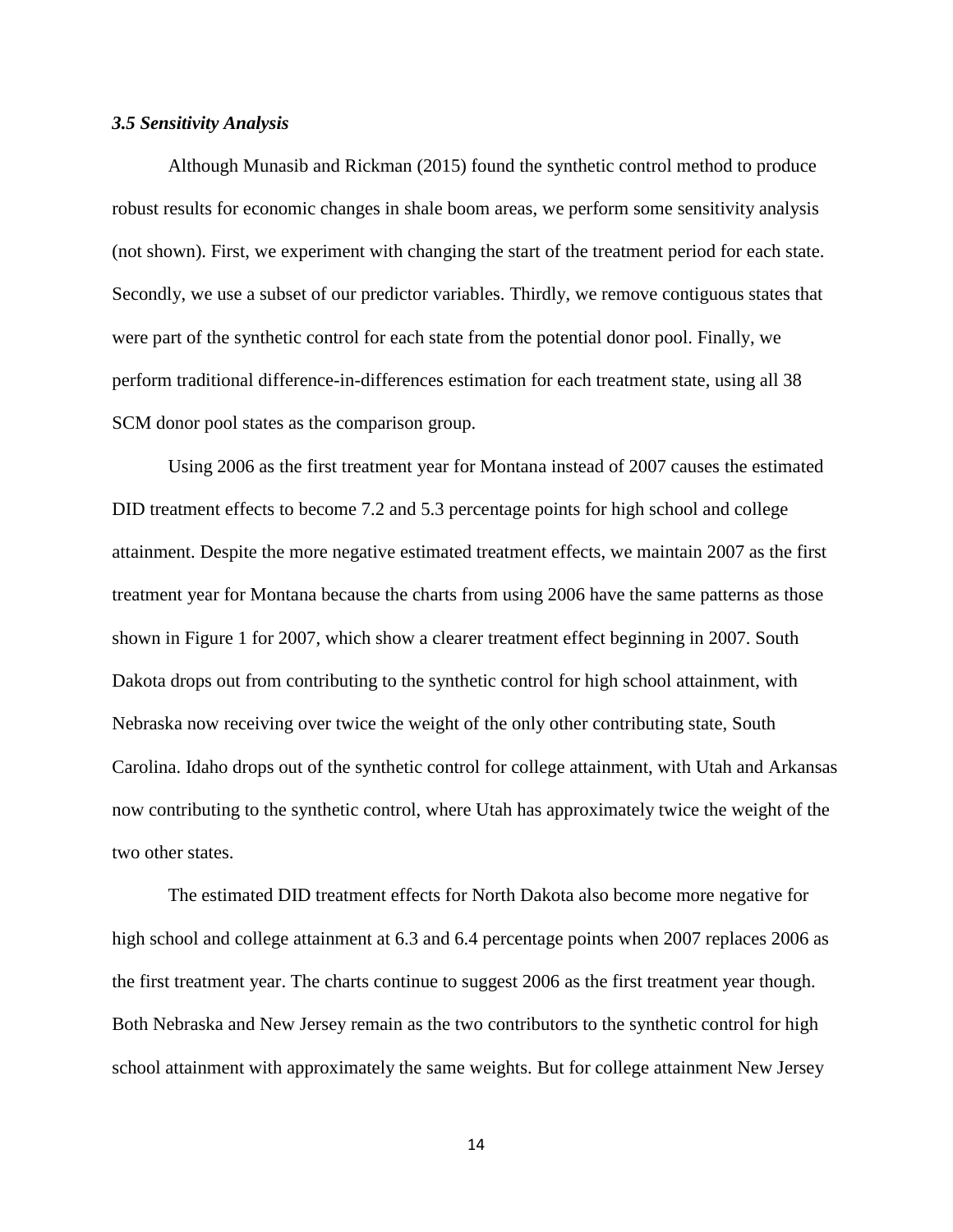replaces New York as a contributing state, though Nebraska remains the state with the far largest weight–approximately 2.5 times the weight for New Jersey.

Replacing 2006 with 2007 as the first treatment year for West Virginia also produces slightly more negative estimated DID treatment effects; the estimated relative reduction in high school attainment is now 3.3 percentage points and the estimated effect for college attainment is 5.8 percentage points. Nevertheless, the charts continue to suggest 2006 as the first treatment year. Five states now comprise the synthetic control of high school attainment for West Virginia, which in order of importance are Kentucky, South Dakota, Pennsylvania, Arkansas and Maine. Kentucky and Maine remain as the two contributors to the synthetic control of college attainment, with Kentucky's weight slightly increasing.

Secondly, we rerun the SCMs using a limited set of the predictor variables. We remove the economic freedom index, industry mix employment growth, mining dependence, population density, persistent poverty status, and recreation status of state nonmetropolitan counties. This reduces redundancy in the predictor variables, leaving in the variables representing the most fundamental aspects of state economies. The DID estimates for high school attainment and college attainment based on the limited set of predictor variables are nearly the same across all three states, never changing more than a couple of tenths percentage points: both are slightly more negative for Montana; it is the same for high school attainment and barely less negative for college attainment in North Dakota; and it is slightly less negative for high school attainment and slightly more negative for college attainment in West Virginia. There were only a few cases of changes in the states used in constructing the synthetic controls: for college attainment in Montana (the number of contributing states increased from three to five) and for both high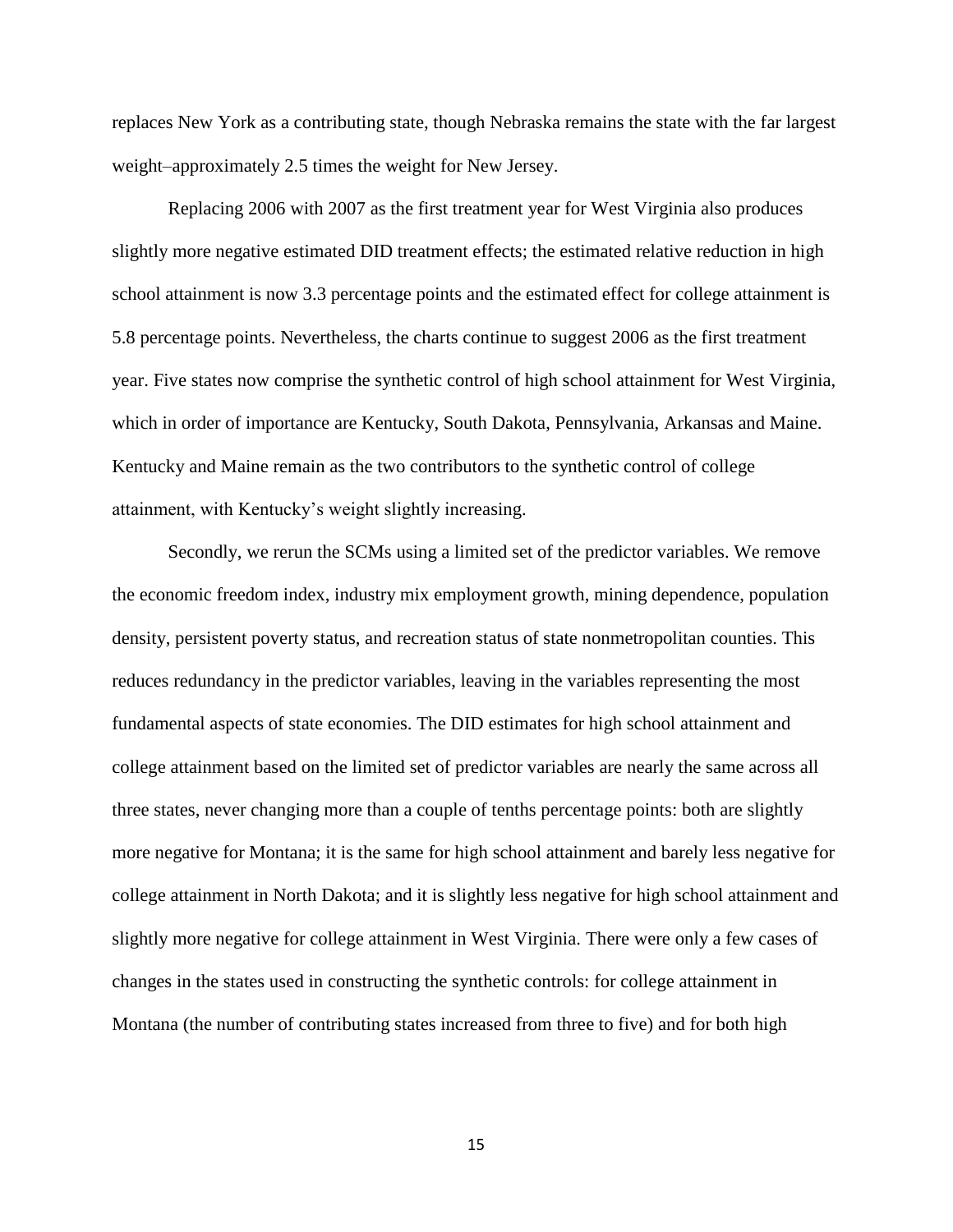school (increasing from four to six) and college attainment (Tennessee replaced Maine) in West Virginia.

Thirdly, we remove the contiguous states that contributed to the synthetic controls in the base cases. Contiguous states could experience a treatment effect if their residents commuted or migrated to the state where the oil and gas shale and boom jobs were created (Wrenn et al., 2015) or if there were economic spillovers across state borders. This would cause the estimated treatment effects to be biased towards zero.

For Montana, removing Idaho and South Dakota from the donor pool caused the reduction to high school attainment to become more negative at 7.2 percentage points, while the estimate for college attainment was within one-tenth of a percentage point of the base estimate. For high school attainment, the contributors to the synthetic control, in order of importance, are Nebraska, South Carolina and Mississippi. The contributors for college attainment in order of importance are Utah, Kentucky and Vermont. In each case the largest weight exceeded 0.6. There were not any contiguous states used in the construction of the synthetic control units for North Dakota in the base case. For West Virginia, removing Kentucky and Pennsylvania caused the estimated reductions to become more negative at 3.3 and 6.7 percentage points, respectively, for high school and college attainment. The contributors for the high school synthetic control in West Virginia in order of importance are Arkansas, Utah and Maine, while for college attainment they are Arkansas, Maine and Delaware. The weights for Arkansas are 0.435 for high school attainment and 0.746 percent for college attainment. The generally more negative effects confirm that the base case estimates may be slightly understated for Montana and West Virginia.

As a final sensitivity check, we estimated traditional difference-in-differences coefficients separately for Montana, North Dakota, and West Virginia defining the control group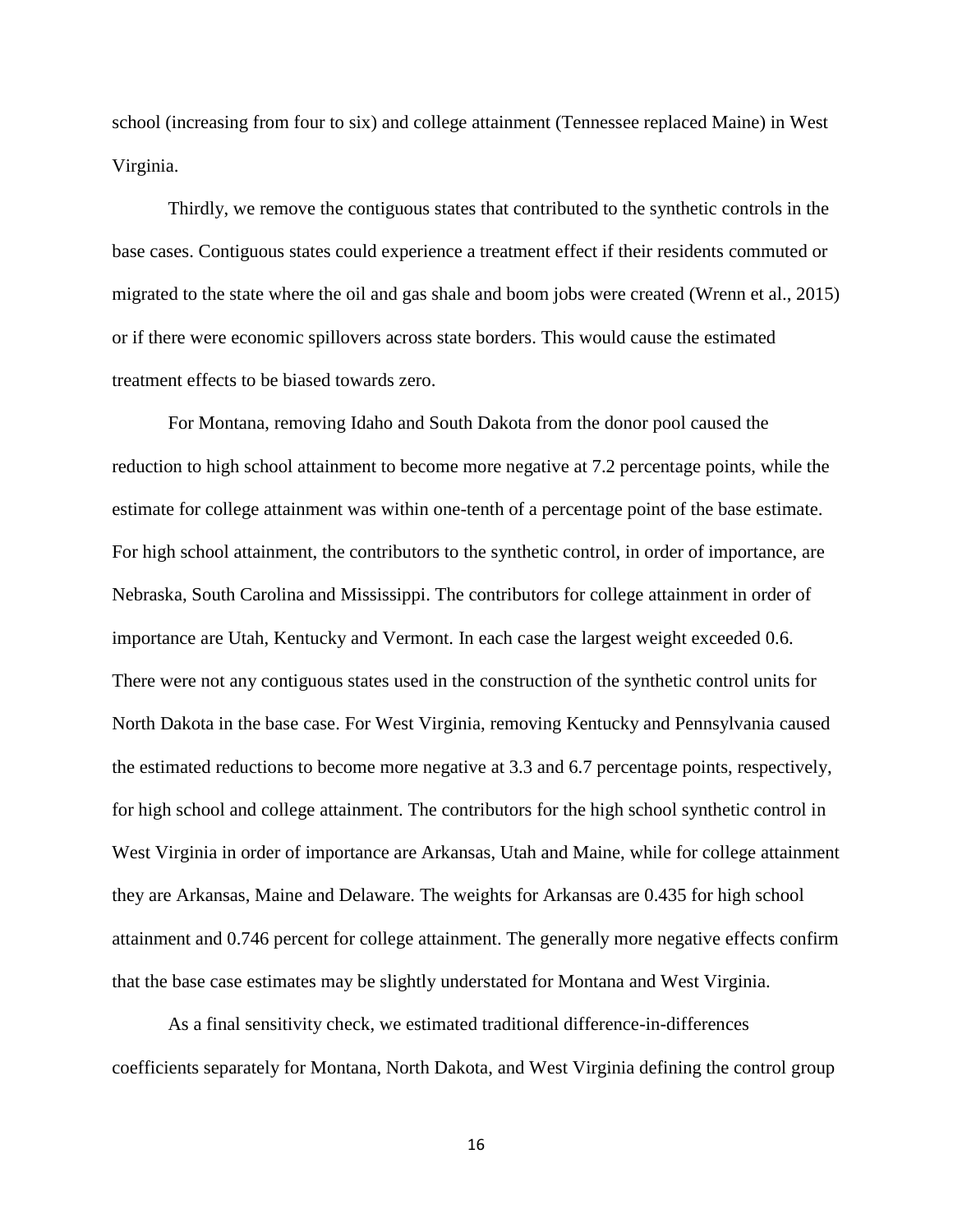to include all 38 donor pool states, equally weighted. This more naïve approach does not account for pre-treatment trends and may create worse matches compared to SCM. Nevertheless, it produces fairly comparable treatment effects estimates. The estimated percentage point reduction for high school and college attainment in each treatment state are as follows (with high school attainment effects listed first in parentheses): Montana (6.8, 5.7), North Dakota (5.1, 7.5) and West Virginia (2.7, 3.7). We believe that the Synthetic Control Method produces the most accurate estimates of the treatment effects, but the traditional DID results support the robustness of our results to alternative constructions of synthetic control units.

#### **4. Summary and Discussion**

Using novel methods for measuring educational attainment and constructing counterfactuals this study examines the link between shale oil and gas development and educational attainment. Montana, North Dakota, and West Virginia, three economically-small, more rural states, with clusters of high levels of shale oil or gas, are examined. The Synthetic Control Method (SCM) is used to establish the counterfactuals for educational attainment in nonboom states. Energy states more broadly are excluded from consideration in construction of the counterfactuals.

We find reductions in both high school and college attainment in all three states relative to their counterfactuals, which are robust to considerations of alternative treatment years, predictor variables and omission of contiguous states in the construction of the counterfactuals. Our results stand in contrast to the findings of Weber (2014). Weber (2014) only examined shale gas counties in the south central part of the nation. Munasib and Rickman (2015) found much larger employment multiplier effects in the oil counties of North Dakota relative to the gas counties in Arkansas and Pennsylvania. This makes adverse effects on educational attainment more likely in the shale oil resource states we examined. Also, Weber (2014) examined both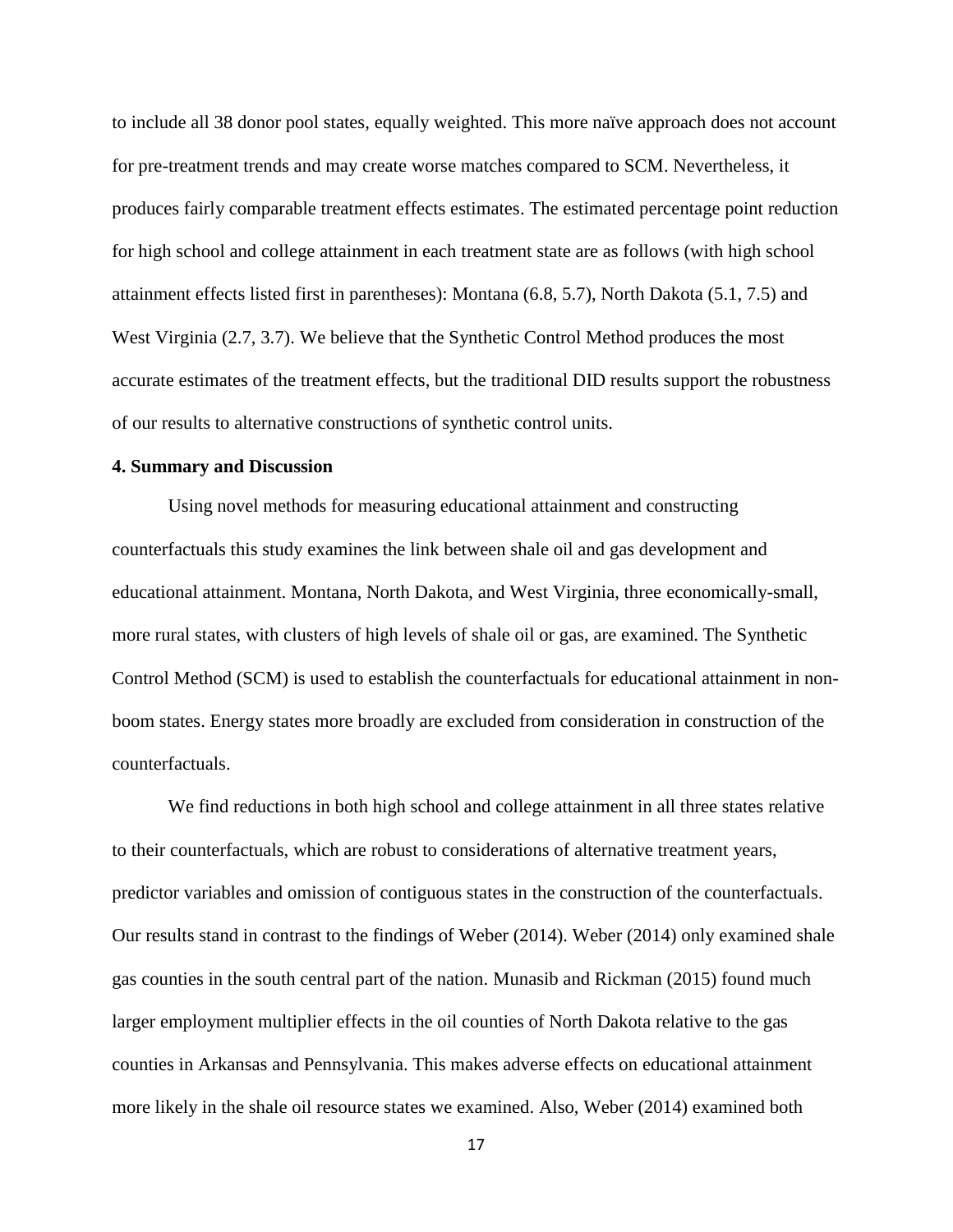high school and college attainment of the entire population in the shale gas counties, which included that of in-migrants. Our focus on educational attainment of the native born population removes in-migration effects on educational attainment.

Our results are more consistent with those of Cascio and Narayan (2015). But in contrast to Cascio and Narayan (2015), we examine the effects on college education in addition to those on high school education. We also examine high school attainment rather than high school dropouts, which allows for better inference of medium-term human capital effects of shale oil and gas development (Emery et al., 2012). Also somewhat consistent with Cascio and Narayan (2015), we find slightly greater reduction in high school attainment for males in Montana and North Dakota, though not for West Virginia

If the current bust in shale and oil gas development continues for a significant period of time, future research will be better able to address the long-term effects of booms and busts in shale oil and gas development on human capital formation. Challenging issues of separating educational attainment of migrants from natives remain. We did not separately address the effects of shale and oil gas development on out-migrants, or whether the out-migrants possessed differential levels of educational attainment. The impacts of shale oil and gas development on long-term educational attainment remains a key issue in the debate regarding the overall effects of shale oil and gas development on states and localities.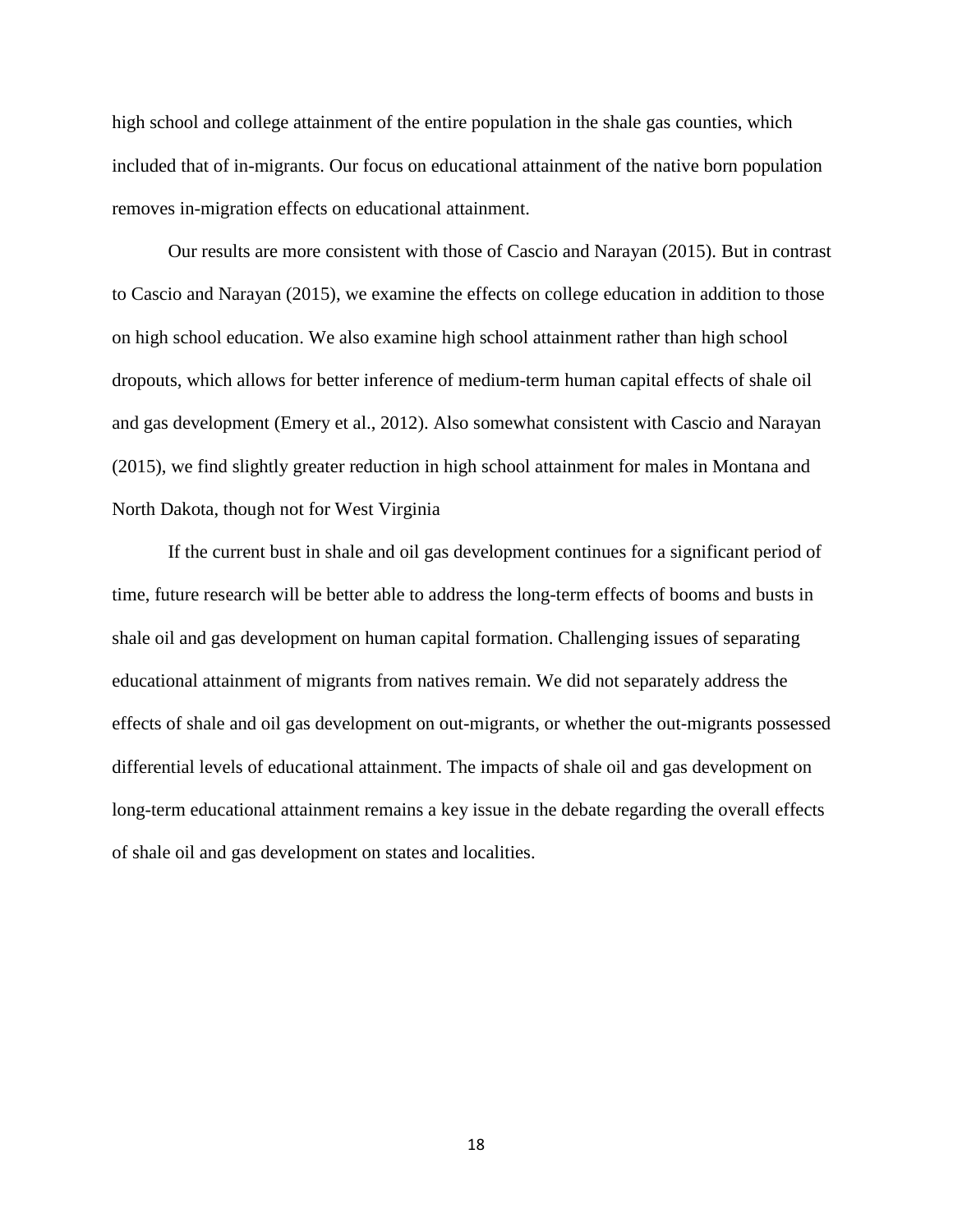#### **References**

Abadie, Alberto, Alexis Diamond and Jens Hainmueller, 2010. "Synthetic Control Methods for Comparative Case Studies: Estimating the Effect of California's Tobacco Control Program," *Journal of the American Statistical Association* 105, 493-505.

Abadie, Alberto and Javier Gardeazabal, 2003. "The Economic Costs of Conflict: A Casecontrol Study for the Basque Country," *American Economic Review* 93 (1),113-132.

Bartik, Timothy J., 1991. *Who Benefits from State and Local Economic Development Policies?* Upjohn Institute, Kalamazoo, MI.

Black, Dan A., Terra G. McKinnish, and Seth G. Sanders, 2005. "Tight Labor Markets and the Demand for Education: Evidence from the Coal Boom and Bust," *Industrial and Labor Relations Review* 59(1), 3-16.

Brown, Jason P., 2014. "Production of Natural Gas from Shale in Local Economies: A Resource Curse or Blessing?" *Federal Reserve Bank of Kansas City Economic Review* 99 (1), 5-33.

Cascio, Elizabeth U. and Ayushi Narayan, 2015. "Who Needs a Fracking Education? The Educational Response to Low-Skill Biased Technological Change," [NBER Working Paper](http://www.nber.org/papers/w21359)  [21359.](http://www.nber.org/papers/w21359)

Dorfman, Jeffrey, Partridge, Mark D., Galloway, Hamilton, 2011. "Are High-tech Employment and Natural Amenities Linked? Answers from a Smoothed Bayesian Spatial Model," *Spatial Economic Analysis* 6, 397-422.

Emery, J.C. Herbert, Ana Ferrer and David Green, 2012. "Long-term Consequences of Natural Resource Booms for Human Capital Accumulation," *ILR Review* 65(3), 708-734.

Goetz, Stephan, Mark Partridge, Dan Rickman, Shibalee Majumdar, 2011. "Sharing the Gains of Local Economic Growth: Race to the Top vs. Race to the Bottom Economic Development Policies", *Environment and Planning C*, *29* (3), 428-456.

Haggerty, Julia, Patricia H. Gude, Mark Delorey and Ray Rasker, 2014. "Long-term Effects of Income Specialization in Oil and Gas Extraction: The U.S. West, 1980-2011," *Energy Economics* 45, 186-195.

Loveridge, Scott and Anne C. Selting, 1998. "A Review and Comparison of Shift-Share Identities," *International Regional Science Review* 21(1), 37-58.

McGranahan, David A., 1999. Natural Amenities Drive Rural Population Change. AER 781. Washington D.C.: Economic Research Service, U.S. Department of Agriculture.

Michaels, Guy, 2011. "The Long-Term Consequences of Resource-Based Specialization," *The Economic Journal* 121(551), 31-57.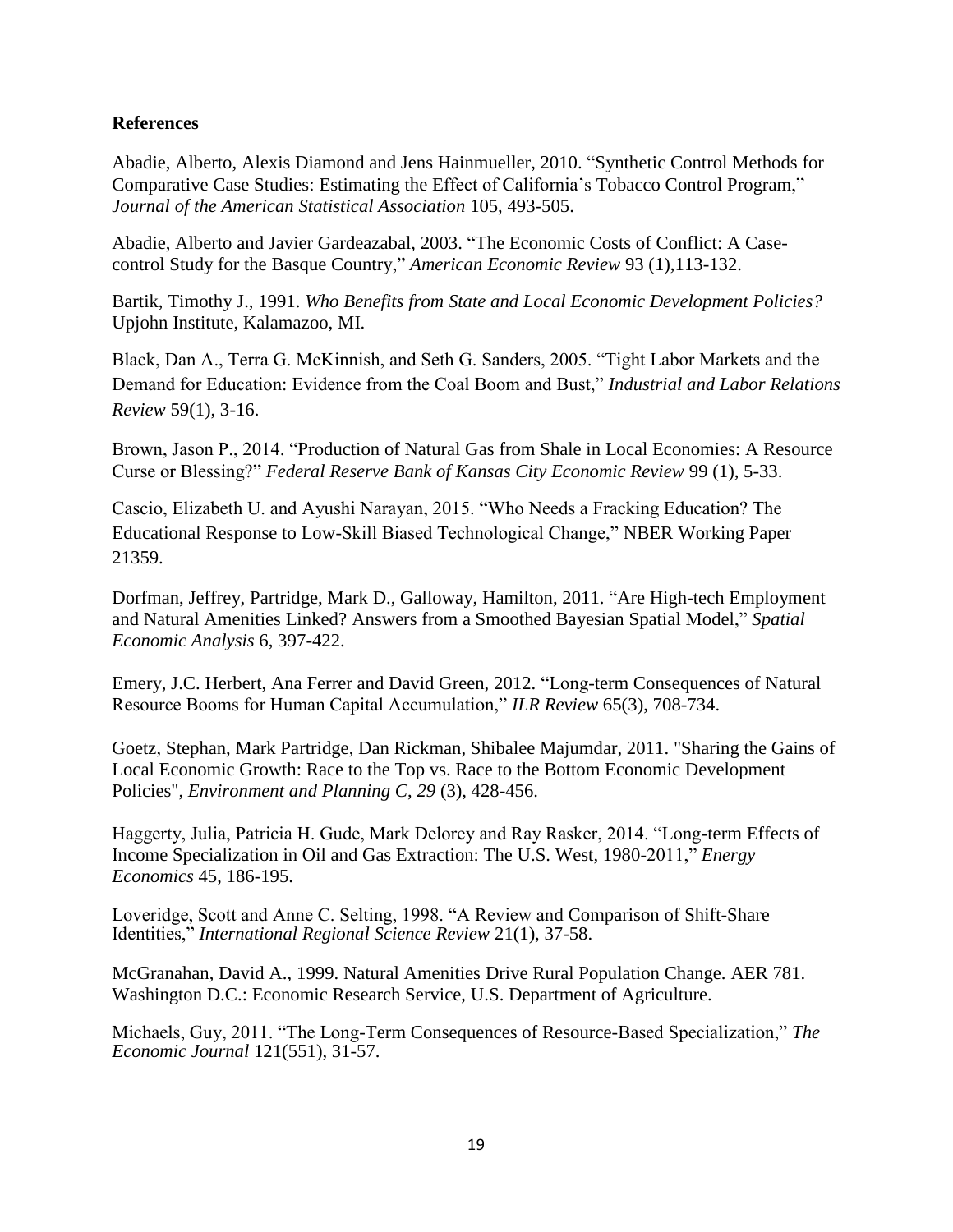Morrissette, René, Ping Ching Winnie Chan and Yuqian Lu, 2015. "Wages, Youth Employment, and School Enrollment Recent Evidence from Increases in World Oil Prices," *The Journal of Human Resources* 50(1), 222-253.

Munasib, Abdul and Dan S. Rickman, 2015. "Regional Economic Impacts of the Shale Gas and Tight Oil Boom: A Synthetic Control Analysis," *Regional Science and Urban Economics* 50, 1- 17.

Papyrakis, Elissaios and Reyer Gerlagh, 2007. "Resource Abundance and Economic Growth in the United States," *European Economic Review* 51(4), 1011-1039.

Ruggles, Steven, Katie Genadek, Ronald Goeken, Josiah Grover, and Matthew Sobek. Integrated Public Use Microdata Series: Version 6.0 [Machine-readable database]. Minneapolis: University of Minnesota, 2015.

U.S. Department of Agriculture, Economic Research Service, 2015. Data last September 22, 2015 at http://www.ers.usda.gov/data-products/county-typology-codes/descriptions-andmaps.aspx#poploss

U.S. Energy Information Administration, 2015. *Annual Energy Outlook 2015 with Projections to 2040*. DOE/EIA-0383.

Walker, Anne, 2013. "An Empirical Analysis of Resource Curse and the Educational Attainment Channel in the Appalachian Region," Dissertation for the College of Business and Economics at West Virginia University.

Weber, Jeremy G., 2012. "The Effects of a Natural Gas Boom on Employment and Income in Colorado, Texas, and Wyoming," *Energy Economics* 34 (5), 1580-1588.

Weber, Jeremy G., 2014. "A Decade of Natural Gas Development: The Making of a Resource Curse?" *Resource and Energy Economics* 37, 168-183.

Weinstein, Amanda, 2014. "Local Labor Market Restructuring in the Shale Boom," *Journal of Regional Analysis & Policy* 44 (1), 71-92.

Weinstein, Amanda L., Partridge, Mark D., 2011. *The Economic Value of Shale Natural Gas in Ohio*. The Swank Program in Rural-Urban Policy Summary and Report.

Wrenn, Douglas H., Timothy W. Kelsey, and Edward C. Jaenicke, 2015. "Resident versus Nonresident Employment Associated with Marcellus Shale Development,"*Agricultural and Resource Economics Review* 44(2), 1-19.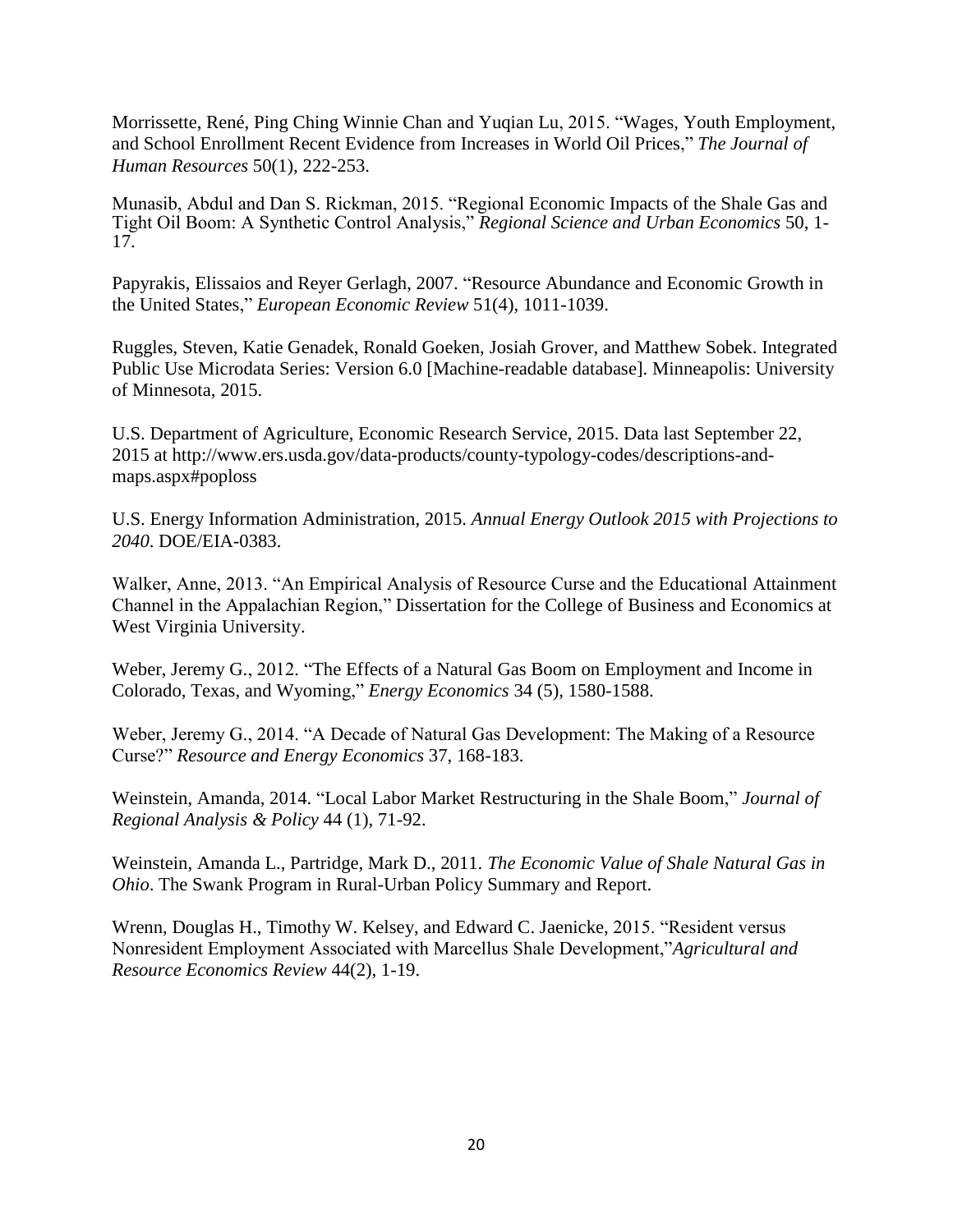



Figure 1: Treatment versus Synthetic Control Unit Educational Attainment: Montana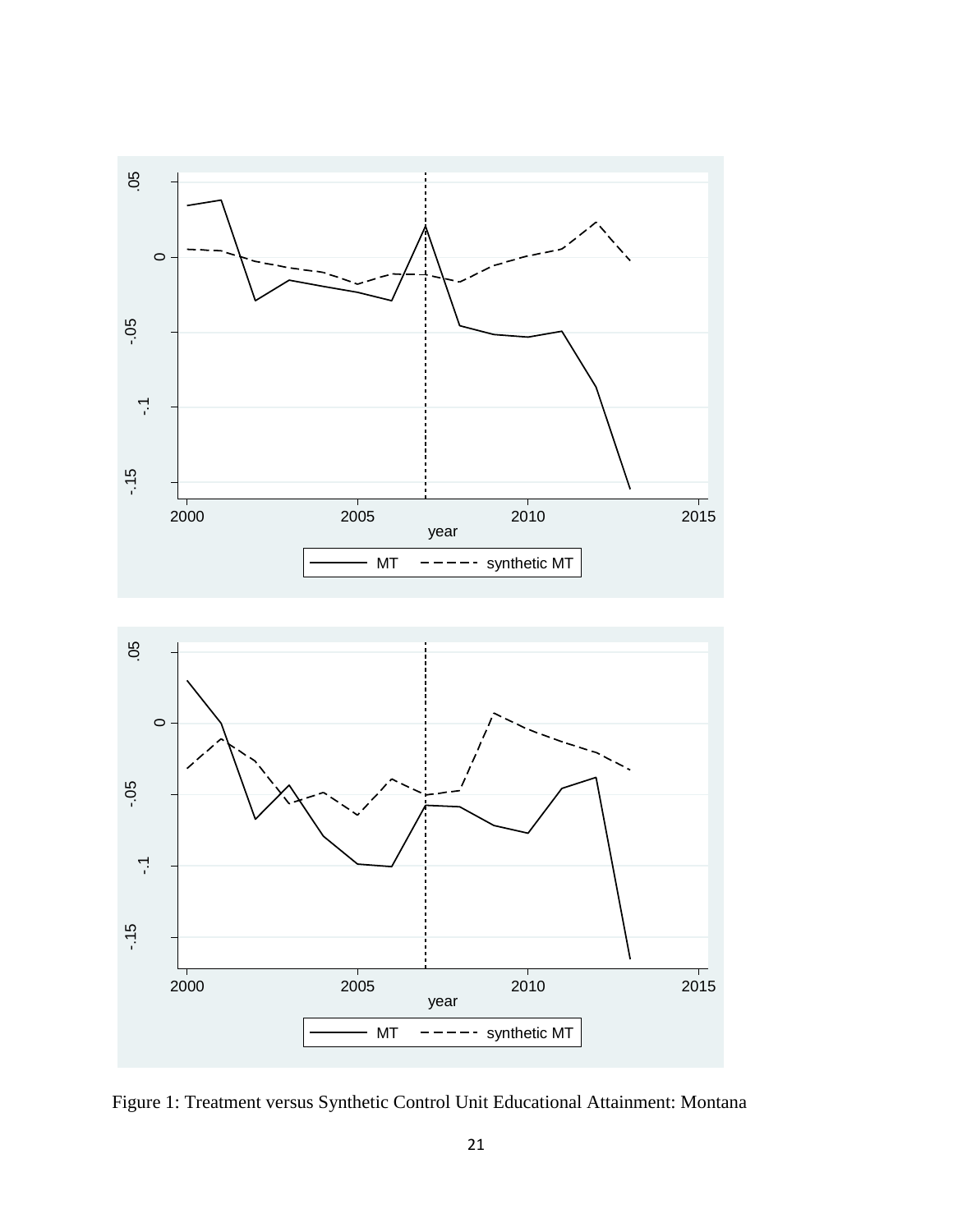Table 1: SCM Estimation of the Impact of Shale Gas and Tight Oil Boom on Educational Attainment in Montana

| Panel A: W-weights                  |                    |                |  |  |  |  |  |
|-------------------------------------|--------------------|----------------|--|--|--|--|--|
| <b>State</b>                        | <b>High School</b> | College        |  |  |  |  |  |
| Alabama                             | 0                  | 0              |  |  |  |  |  |
| Arizona                             | $\overline{0}$     | 0              |  |  |  |  |  |
| Arkansas                            | 0                  | 0.111          |  |  |  |  |  |
| California                          | $\overline{0}$     | 0              |  |  |  |  |  |
| Connecticut                         | $\overline{0}$     | 0              |  |  |  |  |  |
| Delaware                            | $\overline{0}$     | 0              |  |  |  |  |  |
| Florida                             | $\overline{0}$     | 0              |  |  |  |  |  |
| Georgia                             | 0                  | 0              |  |  |  |  |  |
| Idaho                               | $\overline{0}$     | 0.456          |  |  |  |  |  |
| Illinois                            | $\overline{0}$     | 0              |  |  |  |  |  |
| Indiana                             | $\overline{0}$     | 0              |  |  |  |  |  |
| Iowa                                | $\overline{0}$     | $\overline{0}$ |  |  |  |  |  |
| Kansas                              | $\overline{0}$     | $\overline{0}$ |  |  |  |  |  |
| Kentucky                            | $\overline{0}$     | $\overline{0}$ |  |  |  |  |  |
| Maine                               | $\overline{0}$     | $\overline{0}$ |  |  |  |  |  |
| Maryland                            | 0                  | 0              |  |  |  |  |  |
| Massachusetts                       | $\overline{0}$     | $\overline{0}$ |  |  |  |  |  |
| Michigan                            | 0                  | 0              |  |  |  |  |  |
| Minnesota                           | $\overline{0}$     | $\overline{0}$ |  |  |  |  |  |
| Mississippi                         | $\overline{0}$     | $\overline{0}$ |  |  |  |  |  |
| Missouri                            | 0                  | 0              |  |  |  |  |  |
| Nebraska                            | 0.344              | $\overline{0}$ |  |  |  |  |  |
| New Hampshire                       | 0                  | 0              |  |  |  |  |  |
| New Jersey                          | $\overline{0}$     | $\overline{0}$ |  |  |  |  |  |
| New York                            | $\overline{0}$     | $\overline{0}$ |  |  |  |  |  |
| North Carolina                      | $\overline{0}$     | $\overline{0}$ |  |  |  |  |  |
| Ohio                                | 0                  | 0              |  |  |  |  |  |
| Oregon                              | $\overline{0}$     | $\overline{0}$ |  |  |  |  |  |
| Pennsylvania                        | 0                  | 0              |  |  |  |  |  |
| Rhode Island                        | $\overline{0}$     | $\overline{0}$ |  |  |  |  |  |
| South Carolina                      | 0.332              | 0              |  |  |  |  |  |
| South Dakota                        | 0.324              | 0.433          |  |  |  |  |  |
| Tennessee                           | 0                  | 0              |  |  |  |  |  |
| Utah                                | $\overline{0}$     | $\overline{0}$ |  |  |  |  |  |
| Vermont                             | $\overline{0}$     | $\overline{0}$ |  |  |  |  |  |
| Virginia                            | 0                  | 0              |  |  |  |  |  |
| Washington                          | 0                  | 0              |  |  |  |  |  |
| Wisconsin                           | 0                  | 0              |  |  |  |  |  |
| Panel B: Estimated Treatment Effect |                    |                |  |  |  |  |  |
| $DID = (DT)-(DP)$                   | $-0.05845$         | $-0.03876$     |  |  |  |  |  |
| <b>Treatment Rank</b>               | 1                  | 1              |  |  |  |  |  |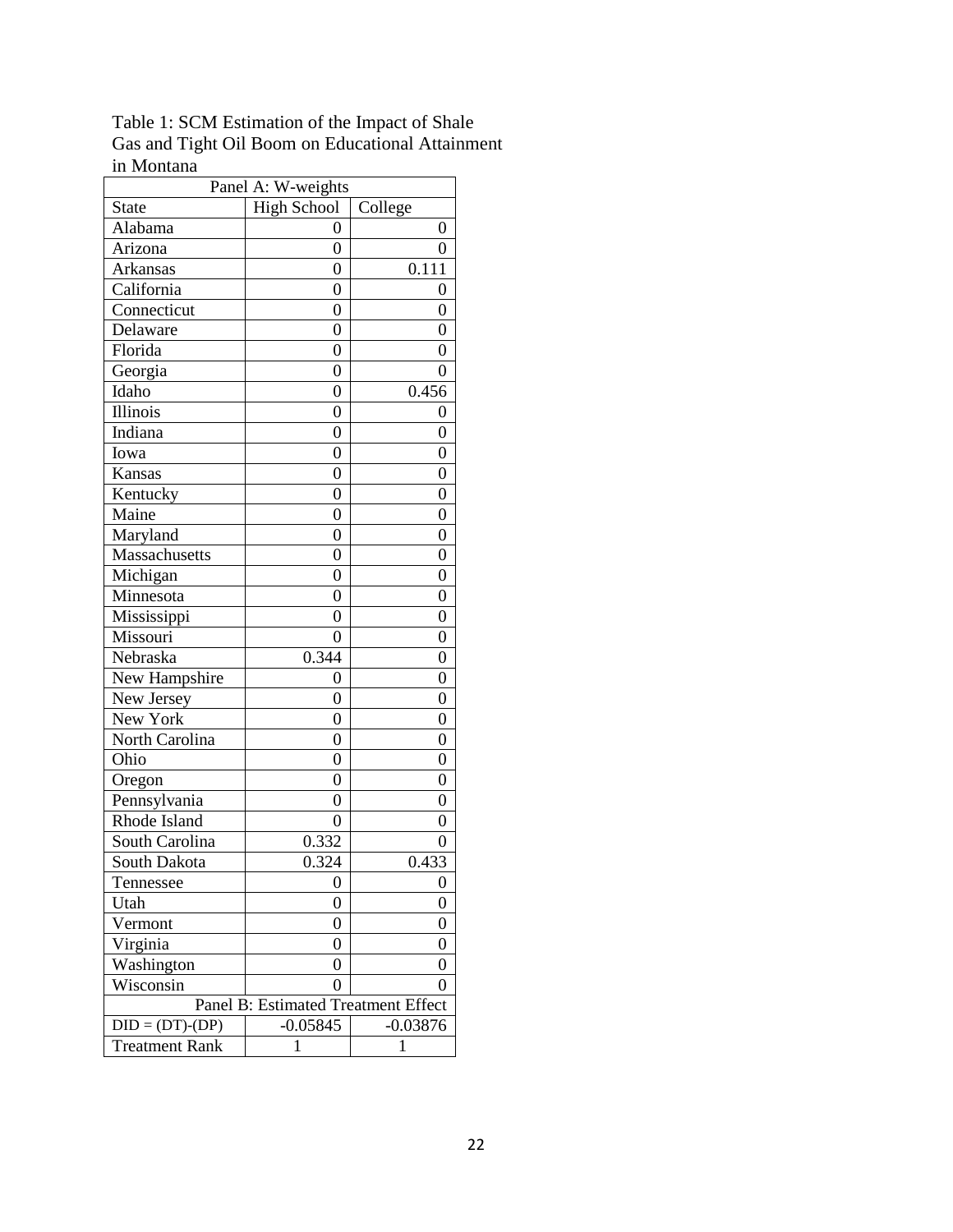



Figure 2: Treatment versus Synthetic Control Unit Educational Attainment: North Dakota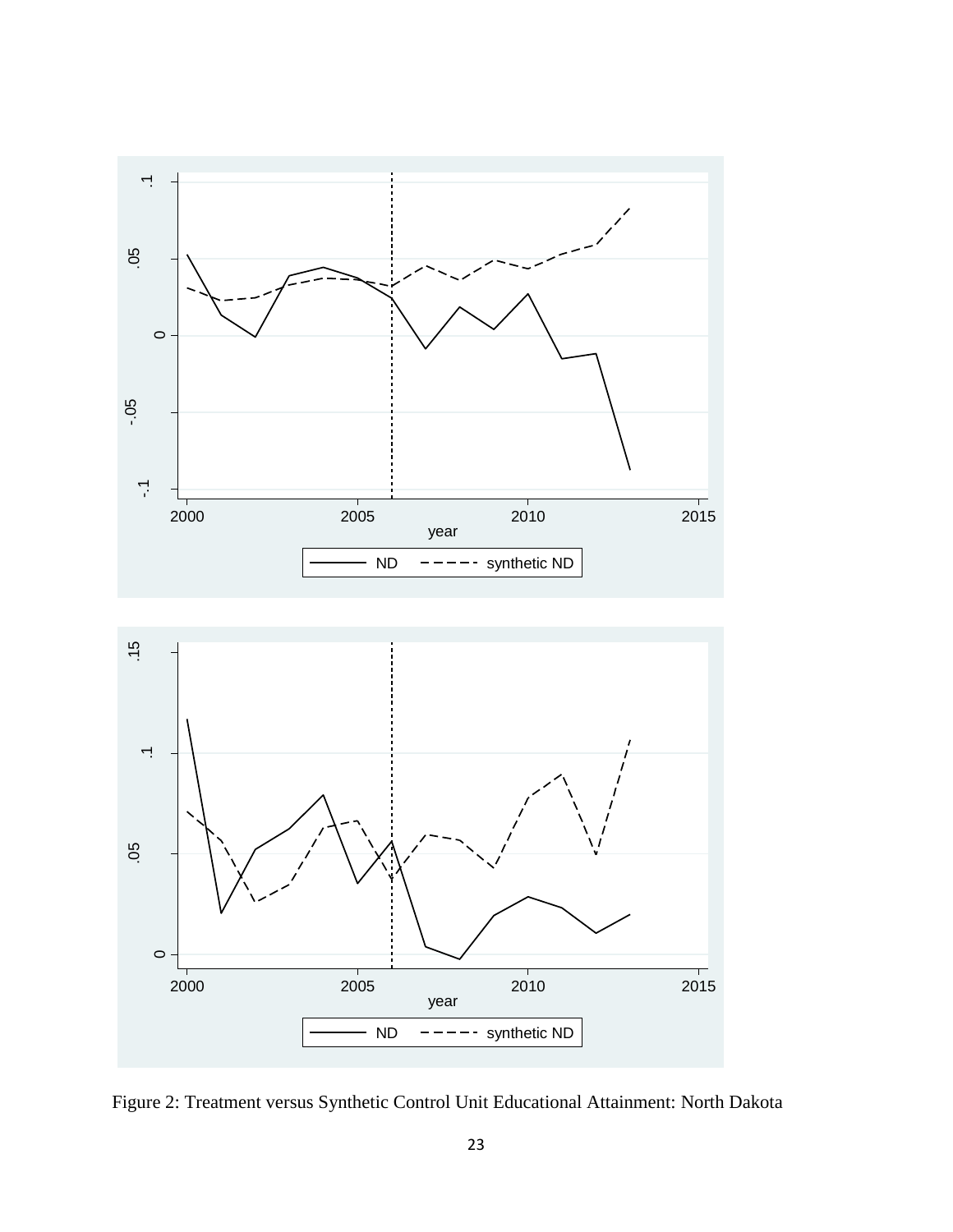Table 2: SCM Estimation of the Impact of Shale Gas and Tight Oil Boom on Educational Attainment in North Dakota

| Panel A: W-weights                  |                    |                |  |  |  |  |  |
|-------------------------------------|--------------------|----------------|--|--|--|--|--|
| State                               | <b>High School</b> | College        |  |  |  |  |  |
| Alabama                             | 0                  | 0              |  |  |  |  |  |
| Arizona                             | $\overline{0}$     | $\overline{0}$ |  |  |  |  |  |
| Arkansas                            | 0                  | 0              |  |  |  |  |  |
| California                          | $\overline{0}$     | $\overline{0}$ |  |  |  |  |  |
| Connecticut                         | $\overline{0}$     | 0              |  |  |  |  |  |
| Delaware                            | $\overline{0}$     | 0              |  |  |  |  |  |
| Florida                             | $\overline{0}$     | $\overline{0}$ |  |  |  |  |  |
| Georgia                             | 0                  | 0              |  |  |  |  |  |
| Idaho                               | $\overline{0}$     | $\overline{0}$ |  |  |  |  |  |
| Illinois                            | $\overline{0}$     | 0              |  |  |  |  |  |
| Indiana                             | $\overline{0}$     | 0              |  |  |  |  |  |
| Iowa                                | $\overline{0}$     | 0              |  |  |  |  |  |
| Kansas                              | $\overline{0}$     | $\overline{0}$ |  |  |  |  |  |
| Kentucky                            | $\overline{0}$     | $\overline{0}$ |  |  |  |  |  |
| Maine                               | $\overline{0}$     | $\overline{0}$ |  |  |  |  |  |
| Maryland                            | 0                  | 0              |  |  |  |  |  |
| Massachusetts                       | $\overline{0}$     |                |  |  |  |  |  |
| Michigan                            | 0                  |                |  |  |  |  |  |
| Minnesota                           | $\overline{0}$     | $\overline{0}$ |  |  |  |  |  |
| Mississippi                         | $\overline{0}$     | $\overline{0}$ |  |  |  |  |  |
| Missouri                            | $\theta$           | 0              |  |  |  |  |  |
| Nebraska                            | 0.214              | 0.986          |  |  |  |  |  |
| New Hampshire                       | 0                  | 0              |  |  |  |  |  |
| New Jersey                          | 0.786              | 0              |  |  |  |  |  |
| New York                            | $\overline{0}$     | 0.014          |  |  |  |  |  |
| North Carolina                      | $\overline{0}$     | 0              |  |  |  |  |  |
| Ohio                                | 0                  | 0              |  |  |  |  |  |
| Oregon                              | $\overline{0}$     | $\overline{0}$ |  |  |  |  |  |
| Pennsylvania                        | 0                  | 0              |  |  |  |  |  |
| Rhode Island                        | $\overline{0}$     | $\overline{0}$ |  |  |  |  |  |
| South Carolina                      | $\overline{0}$     | 0              |  |  |  |  |  |
| South Dakota                        | $\overline{0}$     | 0              |  |  |  |  |  |
| Tennessee                           | 0                  | 0              |  |  |  |  |  |
| Utah                                | $\boldsymbol{0}$   | $\overline{0}$ |  |  |  |  |  |
| Vermont                             | $\overline{0}$     | $\overline{0}$ |  |  |  |  |  |
| Virginia                            | 0                  | 0              |  |  |  |  |  |
| Washington                          | 0                  |                |  |  |  |  |  |
| Wisconsin                           | 0                  | 0              |  |  |  |  |  |
| Panel B: Estimated Treatment Effect |                    |                |  |  |  |  |  |
| $DID = (DT)-(DP)$                   | $-0.05655$         | $-0.05314$     |  |  |  |  |  |
| <b>Treatment Rank</b>               | 1                  | 1              |  |  |  |  |  |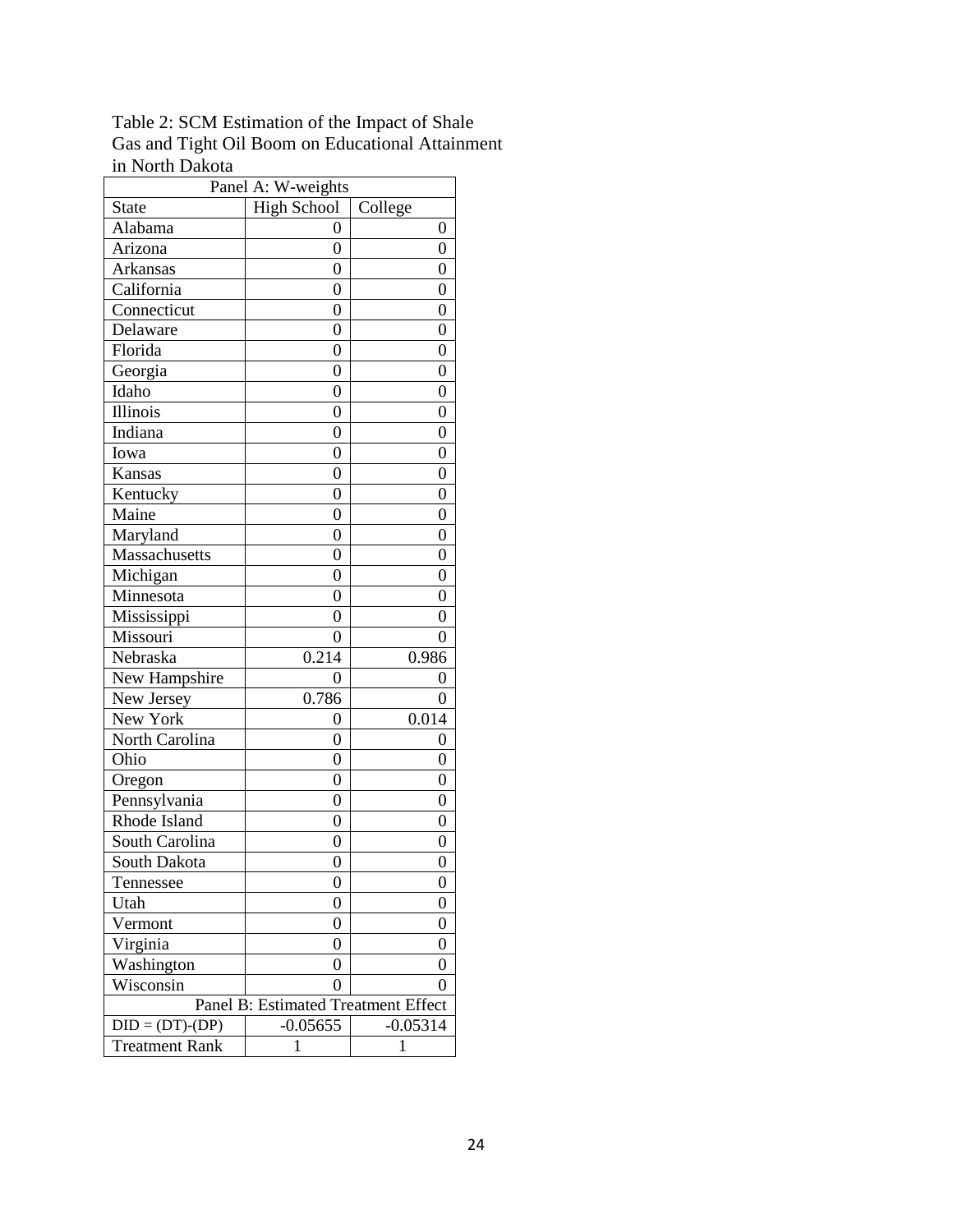

Figure 3: Treatment versus Synthetic Control Unit Educational Attainment: West Virginia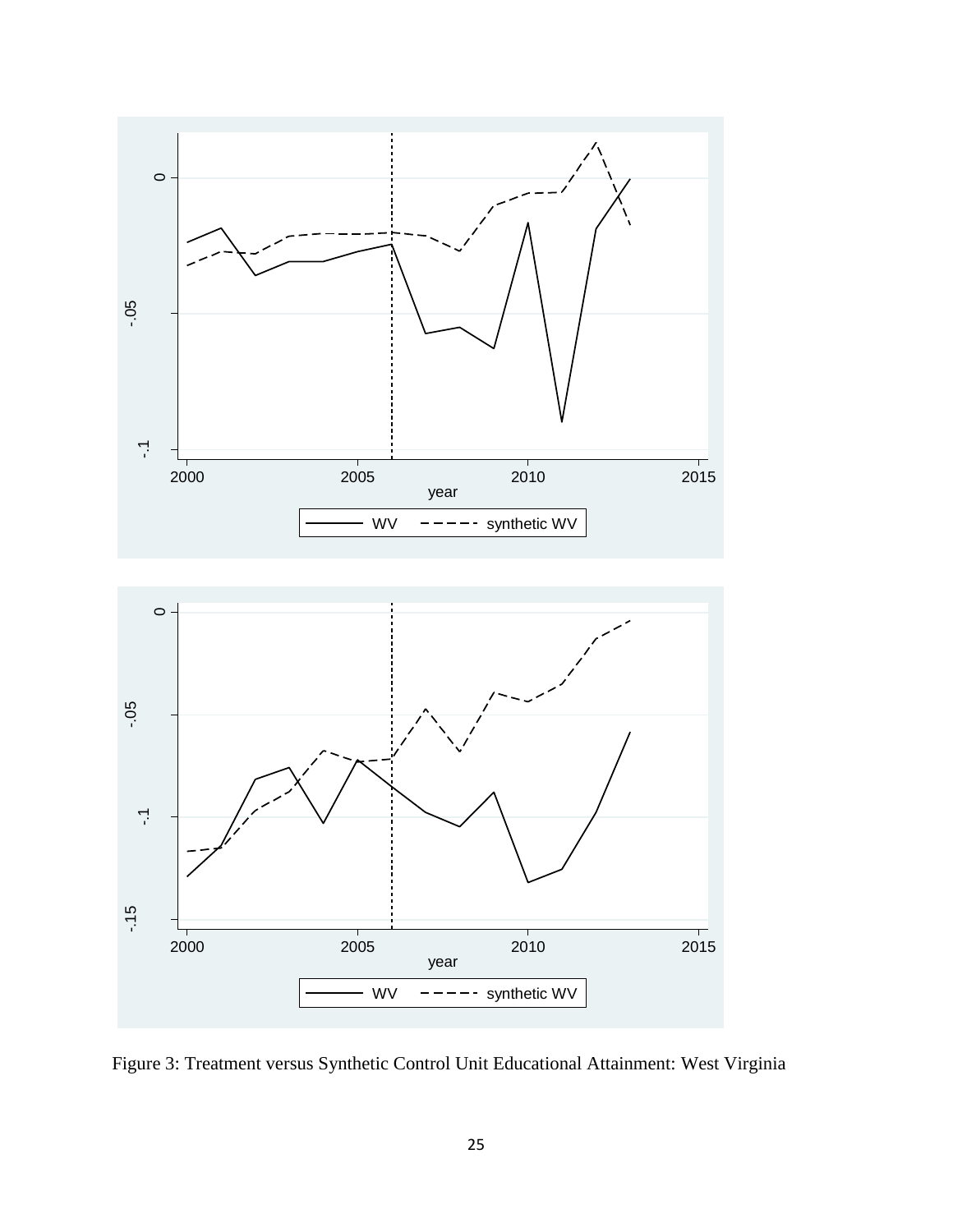Table 3: SCM Estimation of the Impact of Shale Gas and Tight Oil Boom on Educational Attainment in West Virginia

| <b>High School</b><br>State<br>College<br>Alabama<br>0<br>0<br>$\overline{0}$<br>Arizona<br>$\overline{0}$<br>Arkansas<br>0<br>0<br>California<br>$\overline{0}$<br>$\overline{0}$<br>Connecticut<br>$\overline{0}$<br>0<br>Delaware<br>$\overline{0}$<br>0<br>Florida<br>$\overline{0}$<br>$\overline{0}$<br>Georgia<br>0<br>0<br>Idaho<br>$\overline{0}$<br>$\overline{0}$<br>Illinois<br>$\overline{0}$<br>0<br>Indiana<br>$\overline{0}$<br>0<br>Iowa<br>0<br>0<br>Kansas<br>$\overline{0}$<br>0<br>Kentucky<br>0.62<br>0.854<br>0.146<br>Maine<br>$\overline{0}$<br>Maryland<br>0<br>0<br>$\overline{0}$<br>Massachusetts<br>$\overline{0}$<br>Michigan<br>0<br>0<br>Minnesota<br>$\overline{0}$<br>$\overline{0}$<br>$\overline{0}$<br>$\overline{0}$<br>Mississippi<br>Missouri<br>$\overline{0}$<br>0<br>Nebraska<br>$\overline{0}$<br>$\overline{0}$<br>New Hampshire<br>0<br>0<br>New Jersey<br>$\overline{0}$<br>$\overline{0}$<br>New York<br>$\overline{0}$<br>$\overline{0}$<br>North Carolina<br>$\overline{0}$<br>$\overline{0}$<br>Ohio<br>0<br>0<br>$\overline{0}$<br>0<br>Oregon<br>Pennsylvania<br>0.245<br>0<br>Rhode Island<br>$\overline{0}$<br>0<br>South Carolina<br>0<br>0<br>0.121<br>South Dakota<br>0<br>Tennessee<br>0<br>0<br>0.013<br>$\overline{0}$<br>Utah<br>$\overline{0}$<br>$\overline{0}$<br>Vermont<br>Virginia<br>0<br>0<br>Washington<br>0<br>0<br>Wisconsin<br>0<br>0<br>Panel B: Estimated Treatment Effect<br>$DID = (DT)-(DP)$<br>$-0.02606$<br>$-0.05535$<br><b>Treatment Rank</b><br>$\overline{c}$<br>1 | Panel A: W-weights |  |  |  |  |  |  |  |
|----------------------------------------------------------------------------------------------------------------------------------------------------------------------------------------------------------------------------------------------------------------------------------------------------------------------------------------------------------------------------------------------------------------------------------------------------------------------------------------------------------------------------------------------------------------------------------------------------------------------------------------------------------------------------------------------------------------------------------------------------------------------------------------------------------------------------------------------------------------------------------------------------------------------------------------------------------------------------------------------------------------------------------------------------------------------------------------------------------------------------------------------------------------------------------------------------------------------------------------------------------------------------------------------------------------------------------------------------------------------------------------------------------------------------------------------------------------------------------------------------------------------------------------------------------|--------------------|--|--|--|--|--|--|--|
|                                                                                                                                                                                                                                                                                                                                                                                                                                                                                                                                                                                                                                                                                                                                                                                                                                                                                                                                                                                                                                                                                                                                                                                                                                                                                                                                                                                                                                                                                                                                                          |                    |  |  |  |  |  |  |  |
|                                                                                                                                                                                                                                                                                                                                                                                                                                                                                                                                                                                                                                                                                                                                                                                                                                                                                                                                                                                                                                                                                                                                                                                                                                                                                                                                                                                                                                                                                                                                                          |                    |  |  |  |  |  |  |  |
|                                                                                                                                                                                                                                                                                                                                                                                                                                                                                                                                                                                                                                                                                                                                                                                                                                                                                                                                                                                                                                                                                                                                                                                                                                                                                                                                                                                                                                                                                                                                                          |                    |  |  |  |  |  |  |  |
|                                                                                                                                                                                                                                                                                                                                                                                                                                                                                                                                                                                                                                                                                                                                                                                                                                                                                                                                                                                                                                                                                                                                                                                                                                                                                                                                                                                                                                                                                                                                                          |                    |  |  |  |  |  |  |  |
|                                                                                                                                                                                                                                                                                                                                                                                                                                                                                                                                                                                                                                                                                                                                                                                                                                                                                                                                                                                                                                                                                                                                                                                                                                                                                                                                                                                                                                                                                                                                                          |                    |  |  |  |  |  |  |  |
|                                                                                                                                                                                                                                                                                                                                                                                                                                                                                                                                                                                                                                                                                                                                                                                                                                                                                                                                                                                                                                                                                                                                                                                                                                                                                                                                                                                                                                                                                                                                                          |                    |  |  |  |  |  |  |  |
|                                                                                                                                                                                                                                                                                                                                                                                                                                                                                                                                                                                                                                                                                                                                                                                                                                                                                                                                                                                                                                                                                                                                                                                                                                                                                                                                                                                                                                                                                                                                                          |                    |  |  |  |  |  |  |  |
|                                                                                                                                                                                                                                                                                                                                                                                                                                                                                                                                                                                                                                                                                                                                                                                                                                                                                                                                                                                                                                                                                                                                                                                                                                                                                                                                                                                                                                                                                                                                                          |                    |  |  |  |  |  |  |  |
|                                                                                                                                                                                                                                                                                                                                                                                                                                                                                                                                                                                                                                                                                                                                                                                                                                                                                                                                                                                                                                                                                                                                                                                                                                                                                                                                                                                                                                                                                                                                                          |                    |  |  |  |  |  |  |  |
|                                                                                                                                                                                                                                                                                                                                                                                                                                                                                                                                                                                                                                                                                                                                                                                                                                                                                                                                                                                                                                                                                                                                                                                                                                                                                                                                                                                                                                                                                                                                                          |                    |  |  |  |  |  |  |  |
|                                                                                                                                                                                                                                                                                                                                                                                                                                                                                                                                                                                                                                                                                                                                                                                                                                                                                                                                                                                                                                                                                                                                                                                                                                                                                                                                                                                                                                                                                                                                                          |                    |  |  |  |  |  |  |  |
|                                                                                                                                                                                                                                                                                                                                                                                                                                                                                                                                                                                                                                                                                                                                                                                                                                                                                                                                                                                                                                                                                                                                                                                                                                                                                                                                                                                                                                                                                                                                                          |                    |  |  |  |  |  |  |  |
|                                                                                                                                                                                                                                                                                                                                                                                                                                                                                                                                                                                                                                                                                                                                                                                                                                                                                                                                                                                                                                                                                                                                                                                                                                                                                                                                                                                                                                                                                                                                                          |                    |  |  |  |  |  |  |  |
|                                                                                                                                                                                                                                                                                                                                                                                                                                                                                                                                                                                                                                                                                                                                                                                                                                                                                                                                                                                                                                                                                                                                                                                                                                                                                                                                                                                                                                                                                                                                                          |                    |  |  |  |  |  |  |  |
|                                                                                                                                                                                                                                                                                                                                                                                                                                                                                                                                                                                                                                                                                                                                                                                                                                                                                                                                                                                                                                                                                                                                                                                                                                                                                                                                                                                                                                                                                                                                                          |                    |  |  |  |  |  |  |  |
|                                                                                                                                                                                                                                                                                                                                                                                                                                                                                                                                                                                                                                                                                                                                                                                                                                                                                                                                                                                                                                                                                                                                                                                                                                                                                                                                                                                                                                                                                                                                                          |                    |  |  |  |  |  |  |  |
|                                                                                                                                                                                                                                                                                                                                                                                                                                                                                                                                                                                                                                                                                                                                                                                                                                                                                                                                                                                                                                                                                                                                                                                                                                                                                                                                                                                                                                                                                                                                                          |                    |  |  |  |  |  |  |  |
|                                                                                                                                                                                                                                                                                                                                                                                                                                                                                                                                                                                                                                                                                                                                                                                                                                                                                                                                                                                                                                                                                                                                                                                                                                                                                                                                                                                                                                                                                                                                                          |                    |  |  |  |  |  |  |  |
|                                                                                                                                                                                                                                                                                                                                                                                                                                                                                                                                                                                                                                                                                                                                                                                                                                                                                                                                                                                                                                                                                                                                                                                                                                                                                                                                                                                                                                                                                                                                                          |                    |  |  |  |  |  |  |  |
|                                                                                                                                                                                                                                                                                                                                                                                                                                                                                                                                                                                                                                                                                                                                                                                                                                                                                                                                                                                                                                                                                                                                                                                                                                                                                                                                                                                                                                                                                                                                                          |                    |  |  |  |  |  |  |  |
|                                                                                                                                                                                                                                                                                                                                                                                                                                                                                                                                                                                                                                                                                                                                                                                                                                                                                                                                                                                                                                                                                                                                                                                                                                                                                                                                                                                                                                                                                                                                                          |                    |  |  |  |  |  |  |  |
|                                                                                                                                                                                                                                                                                                                                                                                                                                                                                                                                                                                                                                                                                                                                                                                                                                                                                                                                                                                                                                                                                                                                                                                                                                                                                                                                                                                                                                                                                                                                                          |                    |  |  |  |  |  |  |  |
|                                                                                                                                                                                                                                                                                                                                                                                                                                                                                                                                                                                                                                                                                                                                                                                                                                                                                                                                                                                                                                                                                                                                                                                                                                                                                                                                                                                                                                                                                                                                                          |                    |  |  |  |  |  |  |  |
|                                                                                                                                                                                                                                                                                                                                                                                                                                                                                                                                                                                                                                                                                                                                                                                                                                                                                                                                                                                                                                                                                                                                                                                                                                                                                                                                                                                                                                                                                                                                                          |                    |  |  |  |  |  |  |  |
|                                                                                                                                                                                                                                                                                                                                                                                                                                                                                                                                                                                                                                                                                                                                                                                                                                                                                                                                                                                                                                                                                                                                                                                                                                                                                                                                                                                                                                                                                                                                                          |                    |  |  |  |  |  |  |  |
|                                                                                                                                                                                                                                                                                                                                                                                                                                                                                                                                                                                                                                                                                                                                                                                                                                                                                                                                                                                                                                                                                                                                                                                                                                                                                                                                                                                                                                                                                                                                                          |                    |  |  |  |  |  |  |  |
|                                                                                                                                                                                                                                                                                                                                                                                                                                                                                                                                                                                                                                                                                                                                                                                                                                                                                                                                                                                                                                                                                                                                                                                                                                                                                                                                                                                                                                                                                                                                                          |                    |  |  |  |  |  |  |  |
|                                                                                                                                                                                                                                                                                                                                                                                                                                                                                                                                                                                                                                                                                                                                                                                                                                                                                                                                                                                                                                                                                                                                                                                                                                                                                                                                                                                                                                                                                                                                                          |                    |  |  |  |  |  |  |  |
|                                                                                                                                                                                                                                                                                                                                                                                                                                                                                                                                                                                                                                                                                                                                                                                                                                                                                                                                                                                                                                                                                                                                                                                                                                                                                                                                                                                                                                                                                                                                                          |                    |  |  |  |  |  |  |  |
|                                                                                                                                                                                                                                                                                                                                                                                                                                                                                                                                                                                                                                                                                                                                                                                                                                                                                                                                                                                                                                                                                                                                                                                                                                                                                                                                                                                                                                                                                                                                                          |                    |  |  |  |  |  |  |  |
|                                                                                                                                                                                                                                                                                                                                                                                                                                                                                                                                                                                                                                                                                                                                                                                                                                                                                                                                                                                                                                                                                                                                                                                                                                                                                                                                                                                                                                                                                                                                                          |                    |  |  |  |  |  |  |  |
|                                                                                                                                                                                                                                                                                                                                                                                                                                                                                                                                                                                                                                                                                                                                                                                                                                                                                                                                                                                                                                                                                                                                                                                                                                                                                                                                                                                                                                                                                                                                                          |                    |  |  |  |  |  |  |  |
|                                                                                                                                                                                                                                                                                                                                                                                                                                                                                                                                                                                                                                                                                                                                                                                                                                                                                                                                                                                                                                                                                                                                                                                                                                                                                                                                                                                                                                                                                                                                                          |                    |  |  |  |  |  |  |  |
|                                                                                                                                                                                                                                                                                                                                                                                                                                                                                                                                                                                                                                                                                                                                                                                                                                                                                                                                                                                                                                                                                                                                                                                                                                                                                                                                                                                                                                                                                                                                                          |                    |  |  |  |  |  |  |  |
|                                                                                                                                                                                                                                                                                                                                                                                                                                                                                                                                                                                                                                                                                                                                                                                                                                                                                                                                                                                                                                                                                                                                                                                                                                                                                                                                                                                                                                                                                                                                                          |                    |  |  |  |  |  |  |  |
|                                                                                                                                                                                                                                                                                                                                                                                                                                                                                                                                                                                                                                                                                                                                                                                                                                                                                                                                                                                                                                                                                                                                                                                                                                                                                                                                                                                                                                                                                                                                                          |                    |  |  |  |  |  |  |  |
|                                                                                                                                                                                                                                                                                                                                                                                                                                                                                                                                                                                                                                                                                                                                                                                                                                                                                                                                                                                                                                                                                                                                                                                                                                                                                                                                                                                                                                                                                                                                                          |                    |  |  |  |  |  |  |  |
|                                                                                                                                                                                                                                                                                                                                                                                                                                                                                                                                                                                                                                                                                                                                                                                                                                                                                                                                                                                                                                                                                                                                                                                                                                                                                                                                                                                                                                                                                                                                                          |                    |  |  |  |  |  |  |  |
|                                                                                                                                                                                                                                                                                                                                                                                                                                                                                                                                                                                                                                                                                                                                                                                                                                                                                                                                                                                                                                                                                                                                                                                                                                                                                                                                                                                                                                                                                                                                                          |                    |  |  |  |  |  |  |  |
|                                                                                                                                                                                                                                                                                                                                                                                                                                                                                                                                                                                                                                                                                                                                                                                                                                                                                                                                                                                                                                                                                                                                                                                                                                                                                                                                                                                                                                                                                                                                                          |                    |  |  |  |  |  |  |  |
|                                                                                                                                                                                                                                                                                                                                                                                                                                                                                                                                                                                                                                                                                                                                                                                                                                                                                                                                                                                                                                                                                                                                                                                                                                                                                                                                                                                                                                                                                                                                                          |                    |  |  |  |  |  |  |  |
|                                                                                                                                                                                                                                                                                                                                                                                                                                                                                                                                                                                                                                                                                                                                                                                                                                                                                                                                                                                                                                                                                                                                                                                                                                                                                                                                                                                                                                                                                                                                                          |                    |  |  |  |  |  |  |  |